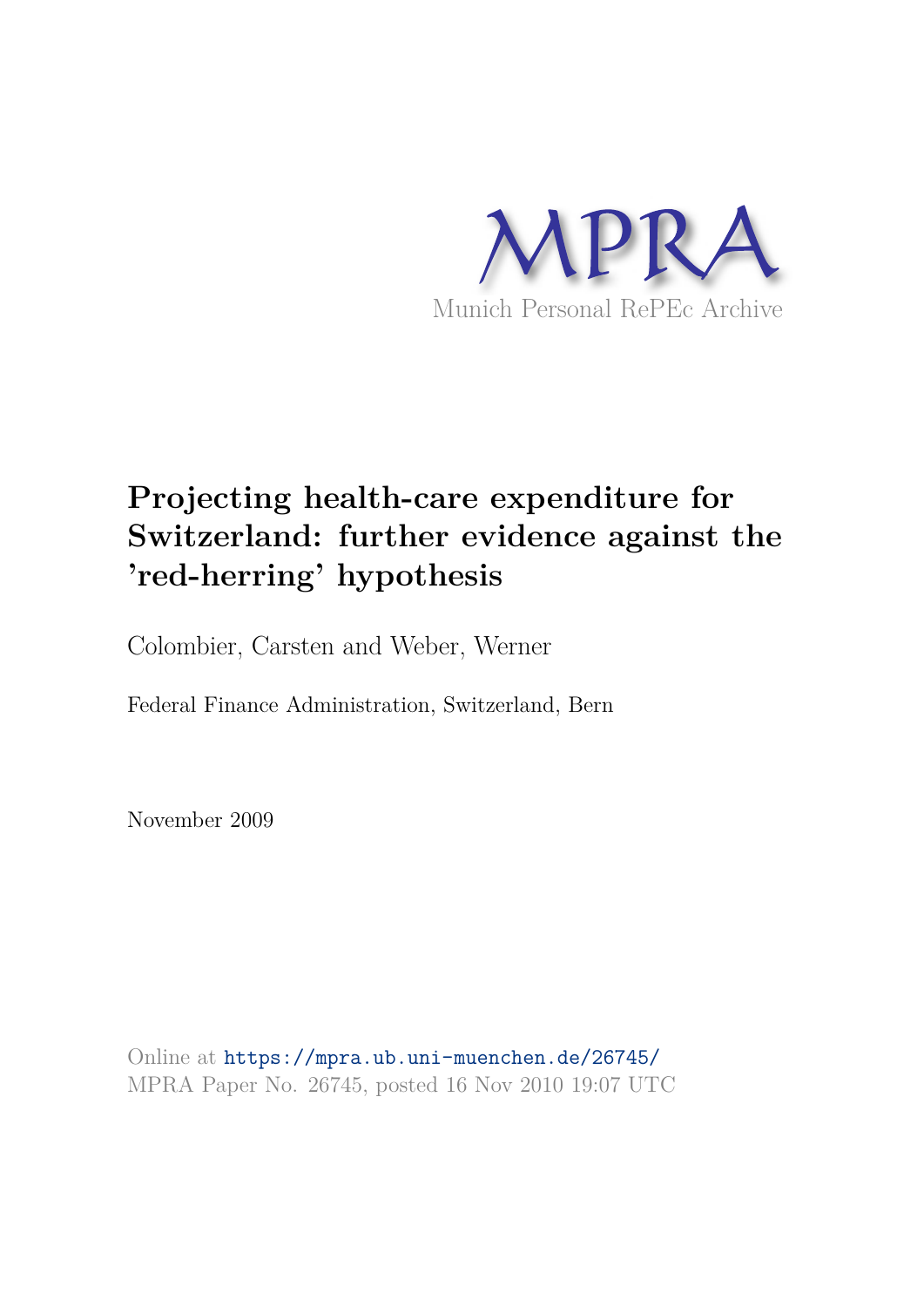## **Projecting health-care expenditure for Switzerland:**

#### **Further evidence against the "red-herring" hypothesis**

**by** 

#### **Carsten Colombier and Werner Weber**

November 2009

This is the pre-peer reviewed version of the following article: Colombier C., Werner, W., Projecting health-care expenditure for Switzerland: further evidence against the 'redherring' hypothesis, International Journal of Health-Planning and Management, published online, DOI: 10.1002/hpm.1068, print version forthcoming.

http://onlinelibrary.wiley.com/doi/10.1002/hpm.1068/full

Corresponding author:

Dr. Carsten Colombier lic. rer. pol. Werner Weber Group of Economic Advisors Embassy of Switzerland Federal Finance Administration Federal Department of Foreign Affairs Bundesgasse 3 2900 Cathedral Ave, NW, 3006 Bern/ Switzerland Washington, DC 20008/ USA phone +41 31 322 6332 +1 202 745 7943  $\text{fax} \quad +41 \quad 31 \quad 323 \quad 0833 \quad +1 \quad 202 \quad 387 \quad 2564$ email carsten.colombier@efv.admin.ch werner.weber@eda.admin.ch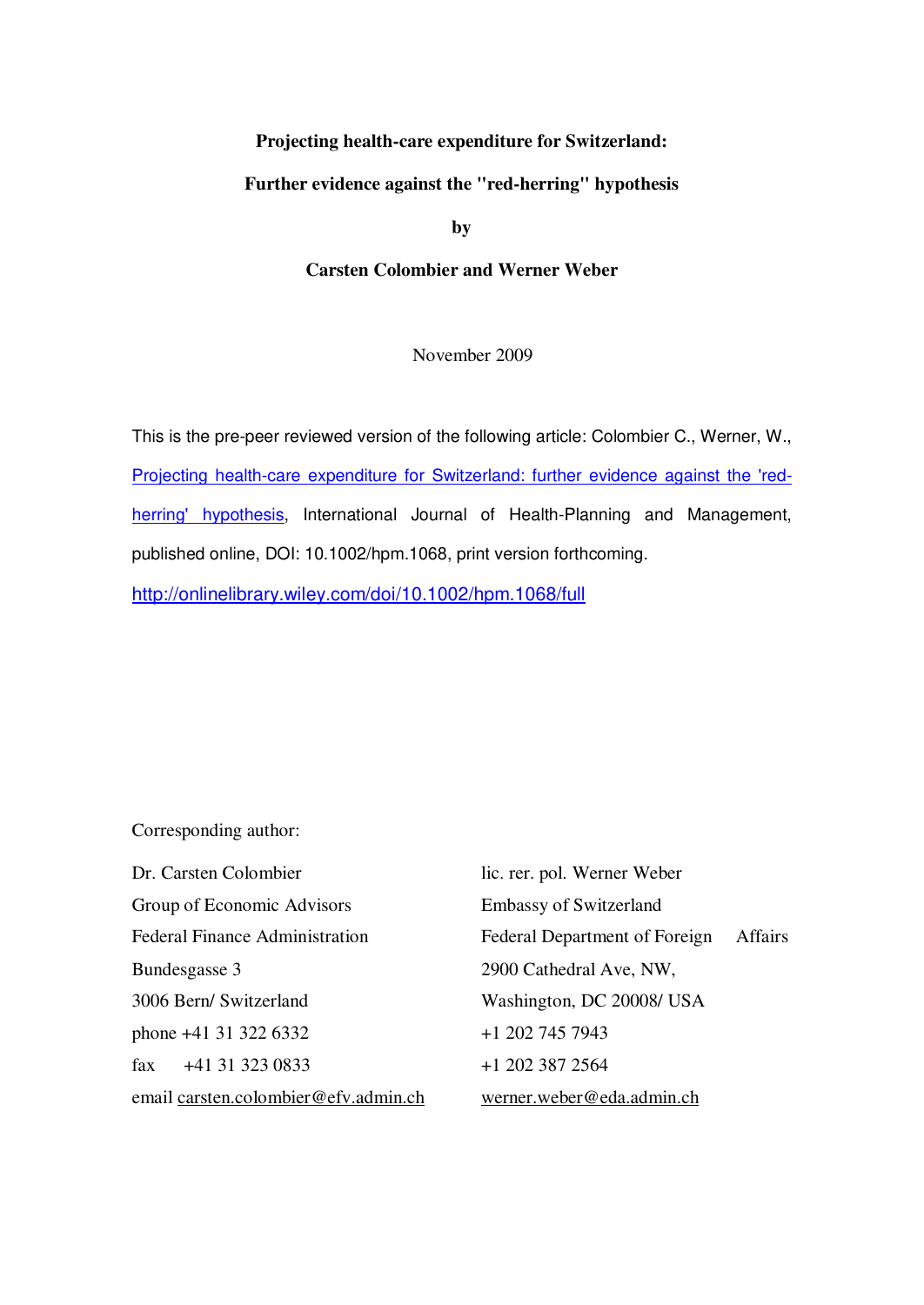#### **SUMMARY**

This paper contributes to the debate about the impact of population ageing on health care expenditure. Some health economists claim that the commonly presumed impact of population ageing is a "red herring". Based on empirical studies these authors conclude that proximity to death and not age per se matters. In projecting health care expenditure for Switzerland the present study provides evidence that proximity to death is of marginal importance. These projections suggest that population ageing is still the most important age-related cost-driver. Moreover, morbidity outweighs mortality as a factor of health-care expenditure. But most vital are non-demographic drivers such as medical progress. Thus, from the point of view of cost-benefit analysis one should even ignore costs of dying when projecting health care expenditure. Moreover, regressions might overestimate proximity to death due to systematic biases. Finally, ever-increasing health-care expenditure can be slowed down by appropriate policy measures.

JEL codes: H51, I19, J11

Key words: health-care expenditure, population ageing, public health-care budget, proximity to death, morbidity.

#### **INTRODUCTION**

Ever-increasing health-care expenditure in developed countries and future demographic burdens would appear to affect public finances severely. In particular, the ageing of the baby-boom generation will not only affect public finances via increasing pension payments but also through rising health-care expenditure. Against this backdrop there is an on-going debate among health-care economists on the relevance of population ageing as a driver of health-care expenditure (e.g. Reinhardt, 2003; Zweifel et al., 2004). Zweifel et a.l (1999) provide empirical evidence that the commonly held view that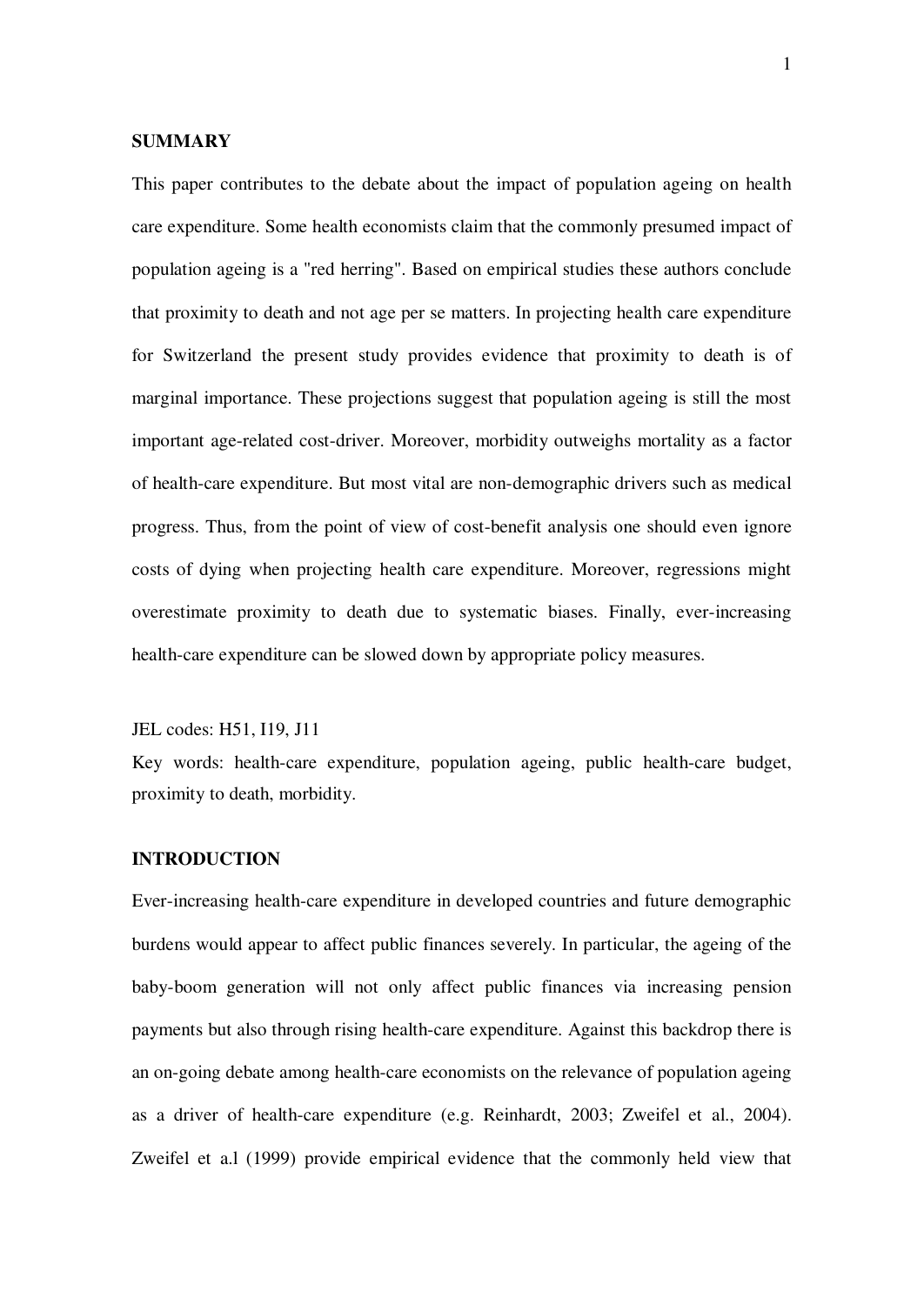population ageing affects health-care costs noticeably is a red herring. According to Zweifel et al. (1999) the estimated demographic effects of previous studies are biased upwards because these studies did not control for a person's remaining time to death. Zweifel et al. (1999) argue the latter should be considered because if a person is approaching death medical treatment and, therefore, costs will alter substantially. Thus, time remaining until death seems to affect health-care expenditure more significantly than ageing per se (e.g. Stearns and Norton, 2004; Gray, 2005). Nonetheless, several authors have cast doubt on the robustness of the findings of Zweifel et al. (1999) (e.g. Salas and Raftery, 2001). Though Zweifel et al. (2004) confirm their results by using a refined econometric method, and Werblow et al. (2007) even claim the existence of a school of "red herrings", the matter has not been settled so far. Only recently Westerhout (2006) has argued that the "red-herring" hypothesis grossly overestimates the impact of time-to-death and that population ageing is still a relevant factor driving health-care expenditure. Recent projections of health-care expenditure such as those of Oliveira Martins et al. (2006) for OECD countries and Breyer and Felder (2006) for Germany seem to confirm the view held by Westerhout (2006). However, both studies suffer from the shortcoming that health-care expenditure profiles by age and gender have not been available for some OECD countries and for Germany. The present study aims at contributing to this debate by reporting the results of the projections for the Swiss case. This study draws upon original data for the Swiss case which should, compared to previous studies, improve the quality of the forecasts. The projections of health-care expenditure for Switzerland show that the time remaining to death does not play a crucial role in driving health-care expenditure. Rather than mortality, morbidity seems to be more important as a driver of health-care expenditure.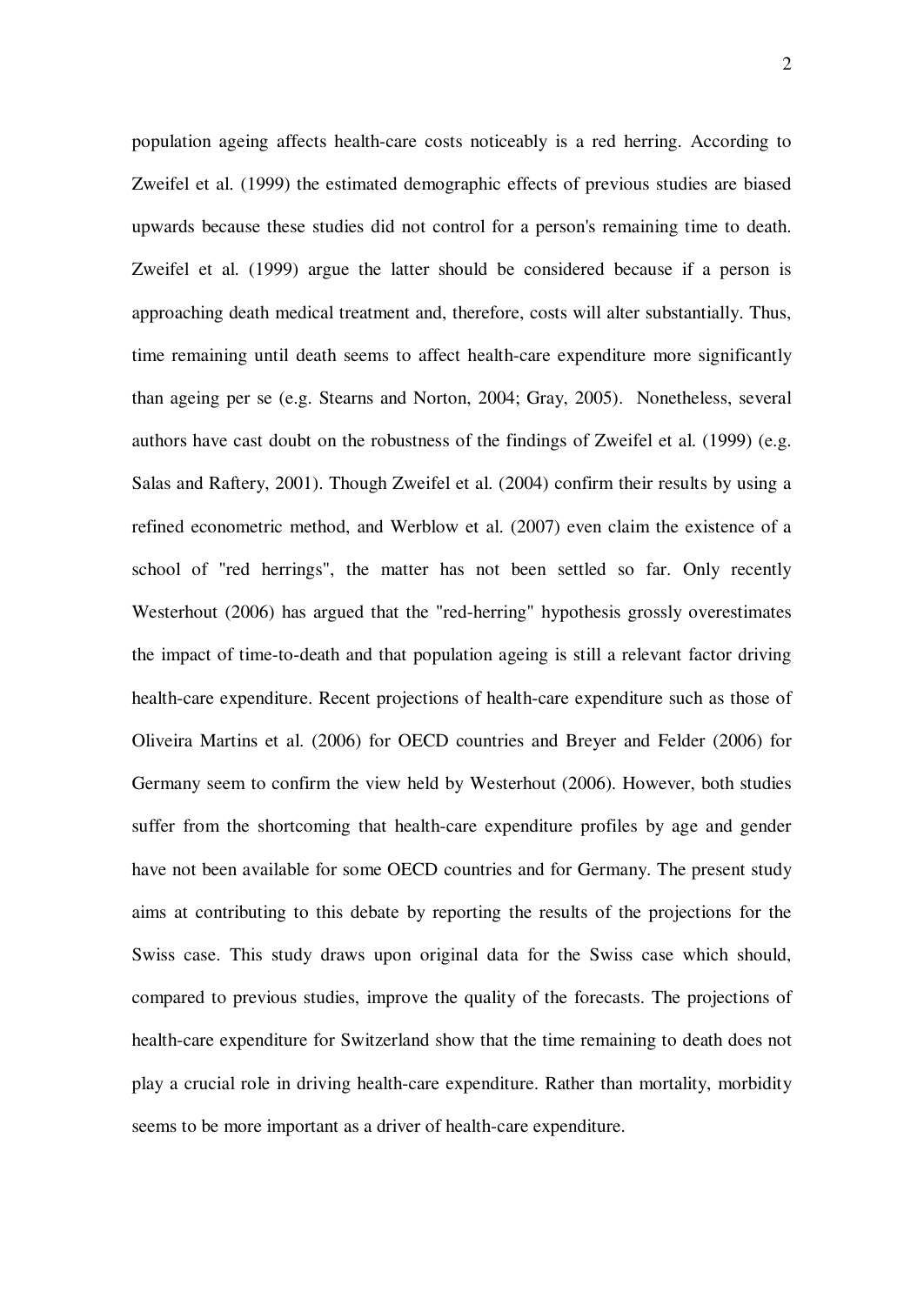Furthermore, it is the first time that a comprehensive study on the effects of an ageing society on health-care expenditure including government expenditure has been carried out for the Swiss case. Other projections of Swiss health-care expenditure either focus on a certain branch of health care, such as long-term care (Weaver et al., 2008), or on overall health-care expenditure (Vuilleumier et al., 2007). In addition, the projections undertaken by Vuilleumier et al. (2007) and Weaver et al. (2008) fail to take the full effect of population ageing into account as their scenarios range only from 2004 and 2005 respectively to 2030, opposed to a period from 2004 to 2050 in the present analysis. For example, according to the baseline population scenario of the Federal Statistical Office of Switzerland (FSO) (2006) more than half of the increase in the ratio of the population over 80 years old to the Swiss population from 2004 to 2050 is seen after 2030. Also, the old-age dependency ratio, i.e. the ratio between the population over 64 years old and the working force, is expected to rise continually after 2030 and will diminish only at the end of the 2050s. Thus, for assessing the impact of population ageing on health-care expenditure it is sensible to prolong the projection period beyond 2030.

We proceed by introducing the main hypotheses of the literature concerning the drivers of health-care expenditure. In section 3 the data and projection methods used are described. Section 4 presents the results of the different scenarios and section 5 concludes.

## **DRIVERS OF HEALTH-CARE EXPENDITURE**

In this section an overview is provided of the main cost drivers relevant to projecting health care expenditure that are identified by the relevant literature (Hsiao and Heller, 2007; Oliveira Martins et al., 2006; Westerhout, 2006). Cost drivers of health care can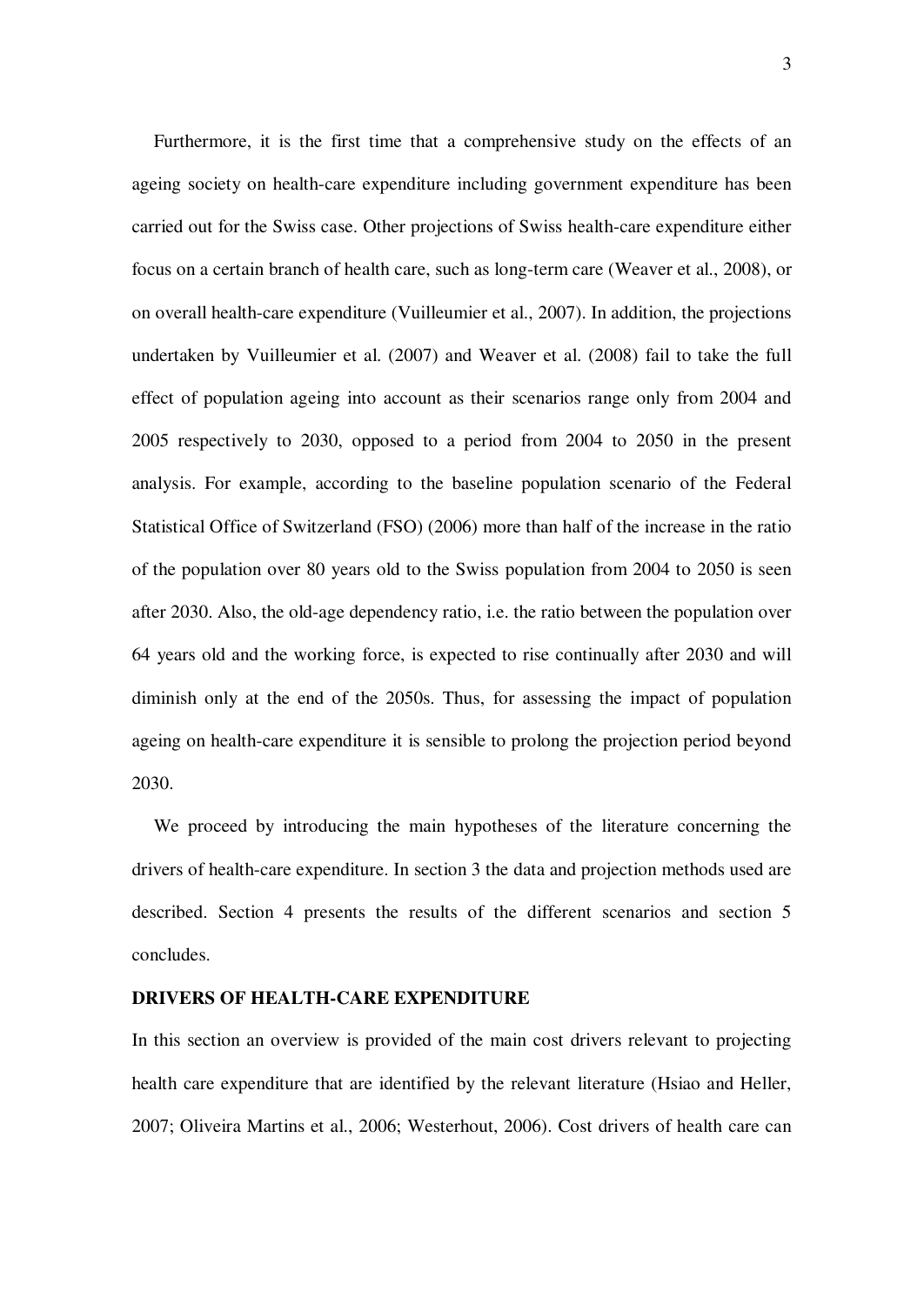crudely be divided into age-related and non-demographic drivers. First of all, agerelated cost drivers are presented.

#### *Age-related cost drivers*

Due to the ageing of society the old-age dependency ratio will rise steadily. Therefore, if population ageing was crucial fiscal burdens of the working population would inevitably rise. Per capita health-care expenditures increase more or less with age (see figure 1a and 1b below). This implies that older people have a higher demand for health care than younger people. Therefore, part of the health-care literature assumes that the ageing of the population will severely affect health-care expenditure because the "expensive" older age groups will gain weight (see e.g. Westerhout, 2006, 5). According to the medium baseline population scenario of the Federal Statistical Office (FSO) the old-age dependency ratio will more than double from 23% in 2004 to 47% in 2050 in Switzerland (FSO, 2006). In contrast, between 1960 and 2000 old-age dependency ratios across OECD countries have risen only by 6.5 percentage points (Oliveira Martins et al., 2006).

Some authors conclude from empirical estimations that health-care expenditure is driven more, or even solely, by the proximity to death of an individual, that is by changing mortality, than by age per se - the "red-herring" hypothesis (Zweifel et al. 1999; Zweifel et al., 2004; Gray, 2005; Werblow et al., 2007). Health-care expenditures incurring at the end of life are dubbed costs of dying or death-related costs. The "redherring" hypothesis implies that older people do not consume more health care because they are old but because they are close to death. If so then increasing life expectancies would mean that in some age cohorts the mortality rates will decline. This would result in a drop in health-care expenditure for those age cohorts for which the mortality rates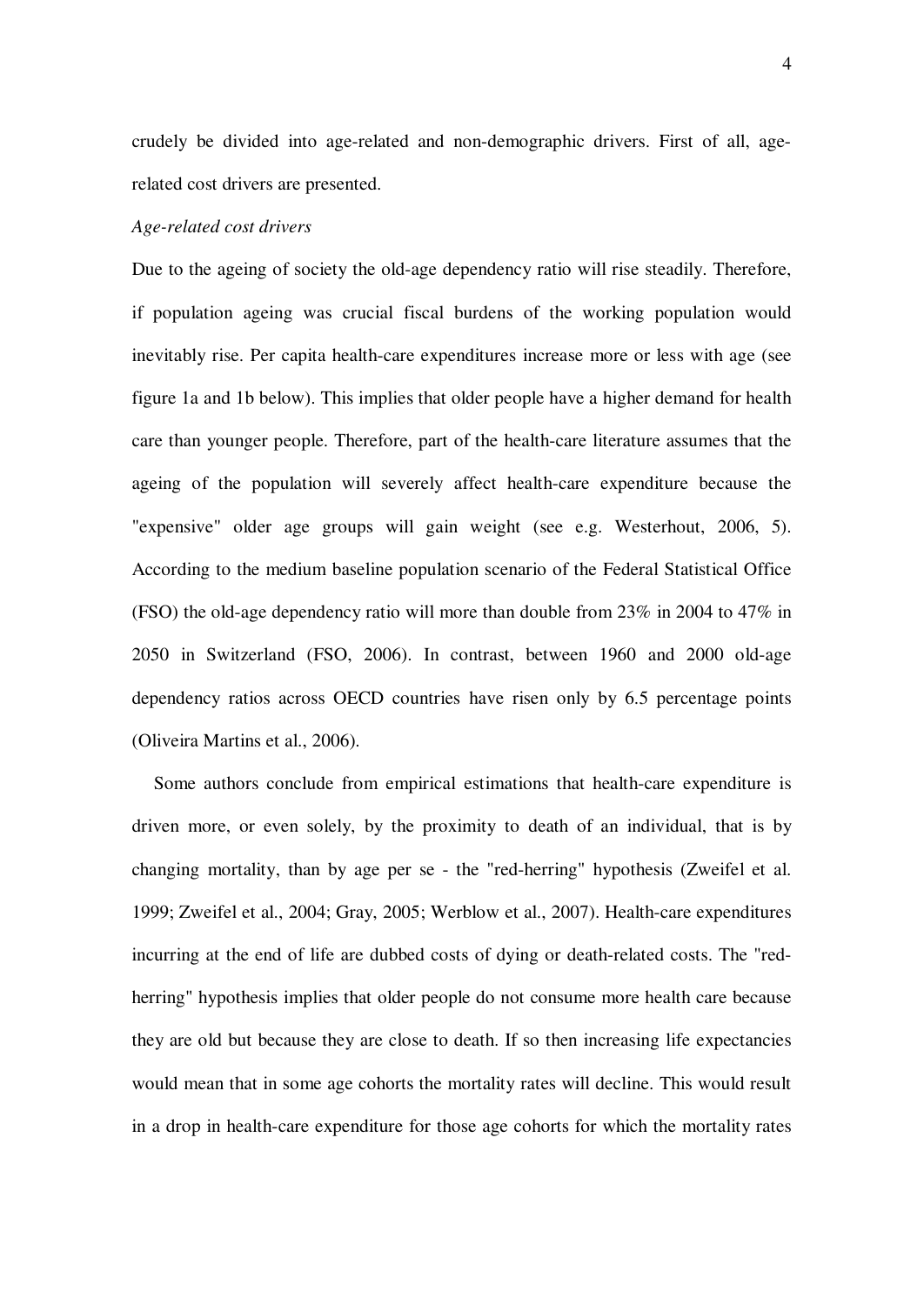will decline. As a result, the impact of population ageing would be mitigated (see Westerhout, 2006, 9). Moreover, the morbidity rate that is a measure of the health status of the population is also assumed to be correlated with increasing life expectancies (see EC, 2006, 109).

How morbidity will evolve alongside higher life-expectancies is a controversial issue among health experts (see EC, 2006, 109-110). Some authors argue that older people become more vulnerable to chronic diseases. Thus, people would spend gained lifetime in ill-health. Others argue that the health status of most of the people remains modestly stable until the final phase in which severe disability emerges. Then, overall, people could spend additional life time in good health. Additionally, one should note that morbidity and mortality, which are interrelated concepts, need only be disentangled if life expectancy changes over the projection period as is assumed in the underlying population scenario for Switzerland  $(FSO, 2006)$ .<sup>1</sup> Otherwise neither mortality nor morbidity would affect the development of health-care expenditure.

#### *Non-demographic cost drivers*

 $\overline{a}$ 

Apart from age-related cost drivers, non-demographic cost drivers play a vital role in determining health-care expenditure. Since World War II the development of healthcare expenditure has outperformed GDP growth in OECD countries. Some health-care economists hold the view that this development is due to the fact that health care is a superior good (e.g. Hall and Jones, 2005). However, this view has been challenged

Whereas the mortality rate corresponds to the proportion of a given population dying in a given time period, the morbidity rate is defined as the proportion of a given population suffering from a disease or disability in a given time period. Both concepts are interconnected in the sense that some diseases can cause death.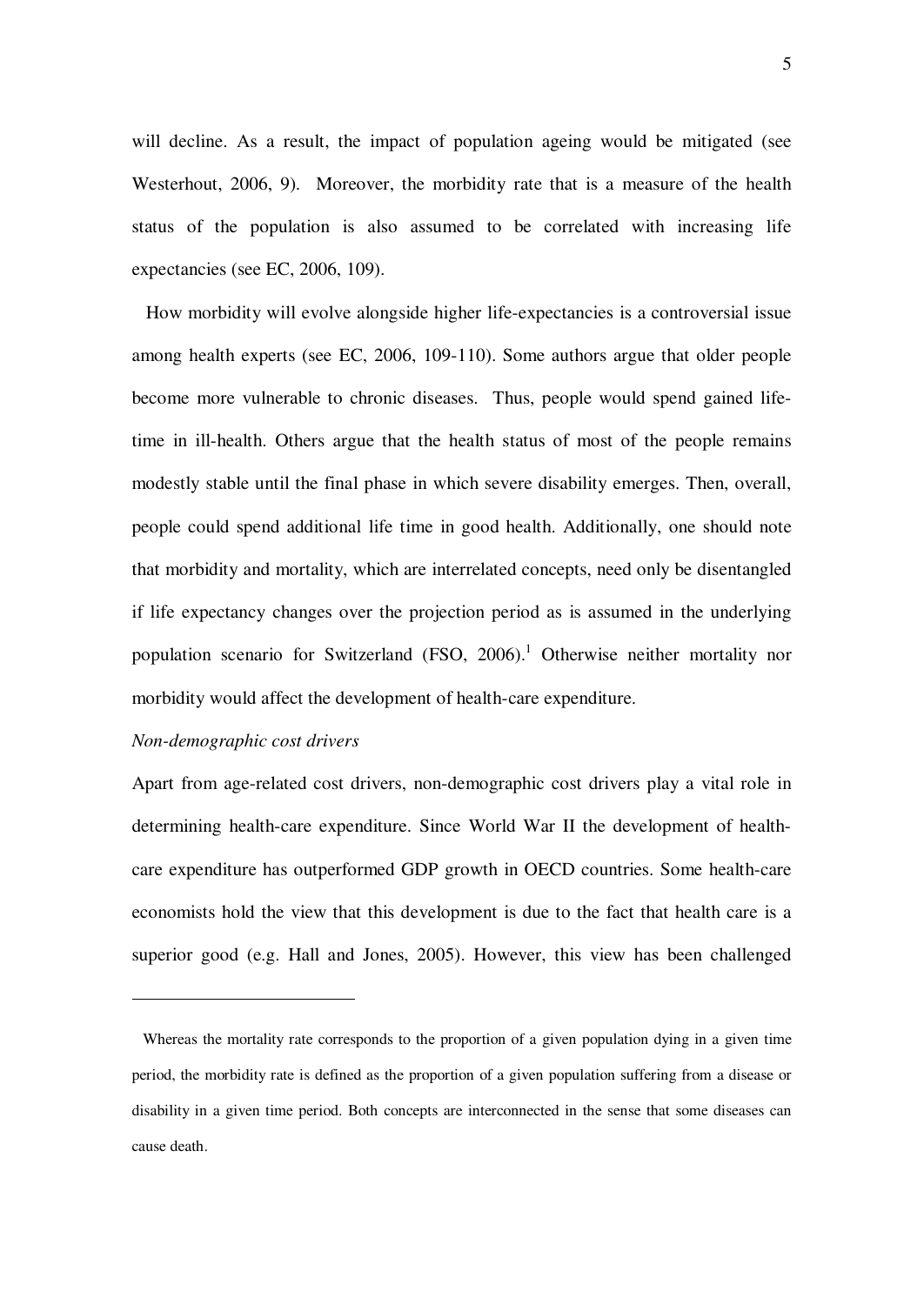because income and expenditure for health care are only indirectly related through insurance premiums (e.g. Getzen, 2000). This can bring about moral-hazard problems (see Hsiao and Heller, 2007, 17). Due to ex-post moral hazard, patients may be inclined to overuse health-care services. Moreover, due to asymmetric information between the physician and the patient physicians can induce demand and set prices (see Hsiao and Heller, 2007, 19).

Medical progress is viewed as one of the main supply-side drivers (see e.g. EC, 2006, 111). In contrast to other branches, technological progress in health care consists mainly in product innovations, which often lead to higher quality but also to more treatments and higher prices (see Hsiao and Heller, 2007, 13). Here, another information problem comes into play because it is often not clear whether quality gains can justify the amount of the price increases. Lobby groups can take advantage of this information problem. Thus, public authorities facing the pressure of lobby groups may admit new medical products too generously. This point is particularly valid for mandatory health insurances such as in Switzerland. In doubt about the effectiveness of new medical products, policy-makers in affluent societies may be induced to cover superfluous medical products in mandatory health insurance (see Hsiao and Heller, 2007, 15). This can be due to strong lobby groups in health care and possibly ill-informed voters. For example it is well-known that some pharmaceutical companies spend more on marketing than on research and development.

Moreover, some authors argue that labour saving progress is virtually impossible in the health-care sector (Baumol, 1993; Hartwig, 2007). As a result, to recruit enough health-care workers, wage increases must exceed labour-productivity growth in health care. This leads to rising relative prices in health care, which is called Baumol-effect or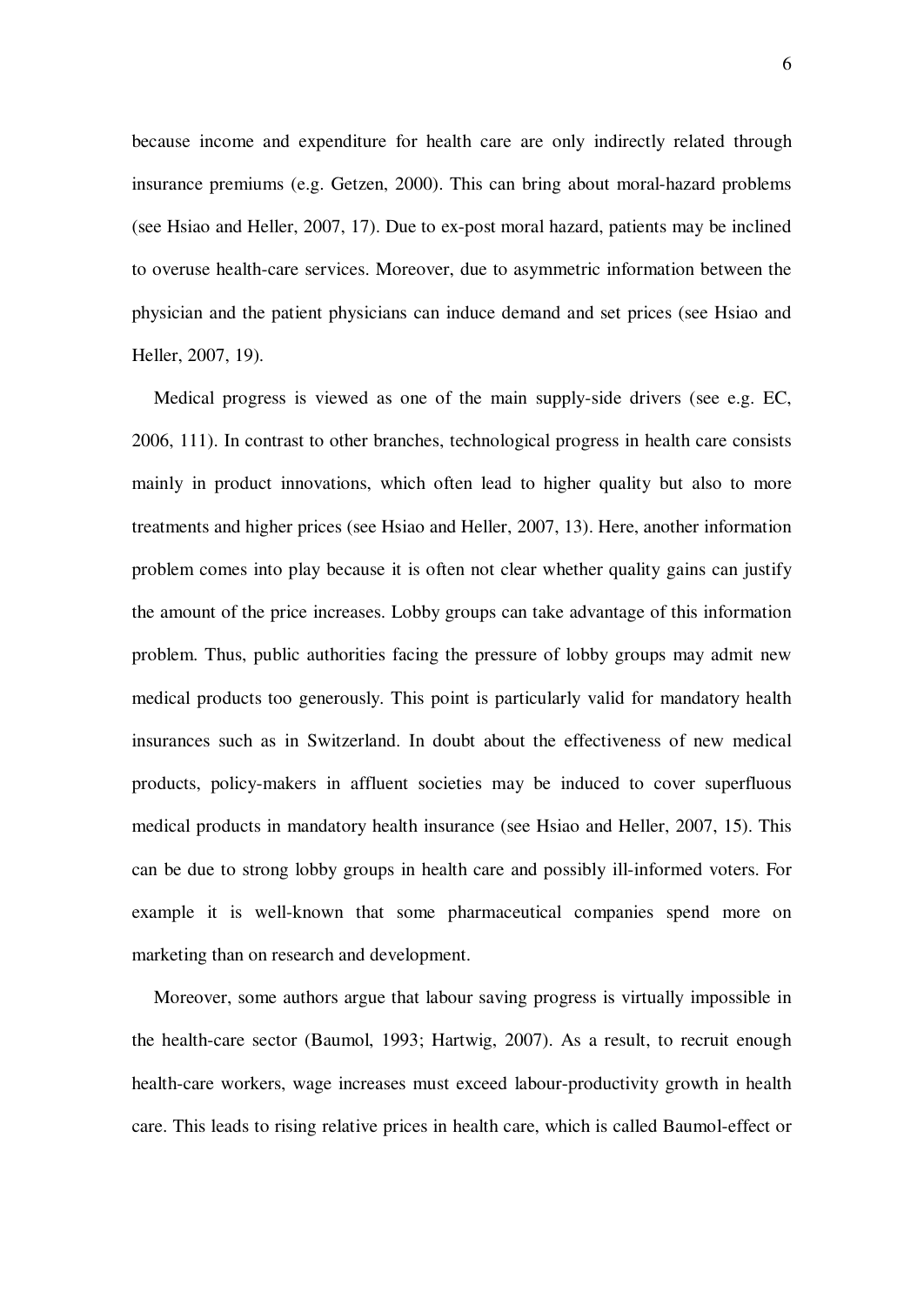Baumol's cost disease. Recently, a consensus among health economists in international organisations such as the OECD and the EC seems to be emerging that the Baumoleffect is crucial in long-term care but not in health care (EC 2006; Oliveira Martins et al., 2006).

Hsiao and Heller (2007, 19) who have reviewed the literature on health-care expenditure reach the conclusion that, overall, the supply side is the more important driver in advanced economies. But one should bear in mind that it is notoriously difficult to disentangle supply-side and demand-side factors in empirical studies (see Oliveira Martins et al., 2006, 74). This is mainly due to the fact that there is a lack of appropriate indicators for medical progress. This problem becomes apparent when examining the findings of empirical studies. For example, two recent empirical studies that have tried to address the problem outlined above by choosing various proxies for medical progress come to rather different conclusions. Whereas the Productivity Commission of Australia (2005, T1.17) shows that health care is a superior good for the Australian case, Dreger and Reimers (2005, 16) conclude that health care is a normal good using data for 21 OECD countries including Australia.

#### **METHOD AND DATA**

#### *The adopted approach and underlying assumptions*

In order to project public expenditures on health care we use a two-stage approach. At the first stage total health-care expenditure is forecasted. According to current standards the projections for health-care expenditures are decomposed into expenditure for longterm care (LTC) (i.e. services provided by nursing homes and homes for the elderly) and health-care expenditure (HC) (i.e. services provided by general practitioners and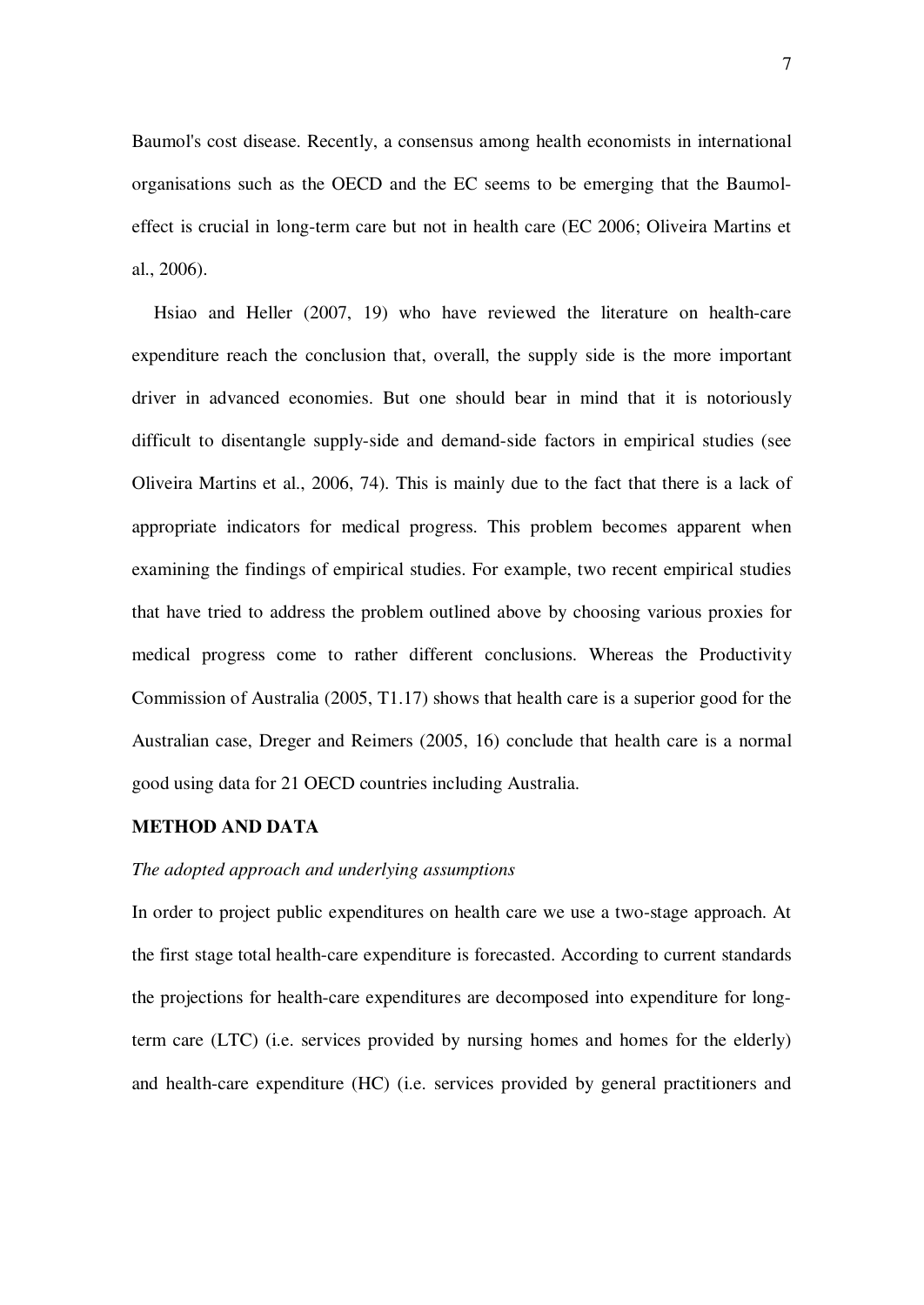medical specialists in hospitals) (Oliveira Martins et al.,  $2006$ ).<sup>2</sup> In line with common practice we have projected LTC only for people over 64 years old. Based on the projections for total health-care expenditure, general government spending on health care in Switzerland, i.e. all Swiss government levels and social insurances, is projected at the second stage. Health insurance is mandatory for Swiss residents. In contrast to most European countries the services are provided by private insurers. Consequently, the mandatory health insurance system is not part of general government.<sup>3</sup> However, costs of the mandatory health scheme feed into the public budget through means-tested premium subsidies for eligible low-income households. These subsidies are jointly funded by the Federal government and the Cantons. Apart from these premium subsidies, which amounted to about 14% of public health-care expenditure in 2004, outlays on hospitals stood at almost 70%, on long-term care at 10% and on other expenditures such as on administration and prevention at 6% of the public health-care budget in 2004 (see Appendix). Thus, subsidies for hospitals constitute the lion's share of public health-care expenditure in Switzerland.

The projections of health-care expenditures are provided in per capita and in GDP terms. These measures are chosen to indicate how the absolute and relative burden of HC and LTC expenditure would evolve for an average income earner in Switzerland.

 $\overline{a}$ 

From now on we use the term "total heath care expenditure" if we refer to health care expenditure that includes expenditure of long-term care.

<sup>&</sup>lt;sup>3</sup> Insurers fix premium levels competitively but are compelled to accept all individuals irrespectively of their health status. Insurance premiums are lump-sum and fully paid by private households. In addition, co-insurance applies to the mandatory health insurance.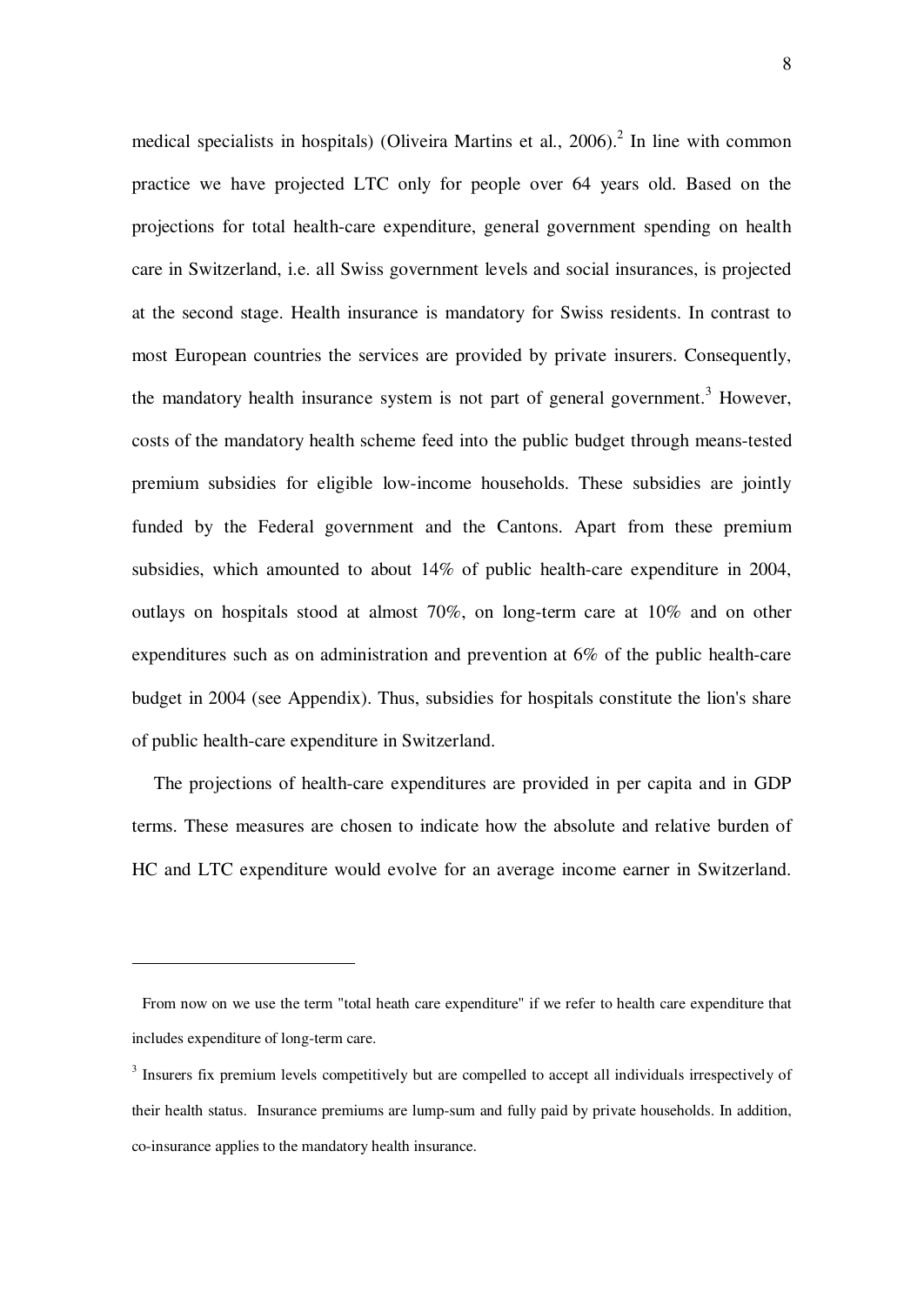The time period for the projections has been given by the data availability. As a result, we have projected total health-care expenditure from 2004, the base year, to 2050.

In our projections the status quo of the current policy framework is assumed. Thus, no policy change is taken into account. Apart from the population scenario of the FSO (2006), long-run macroeconomic forecasts of GDP and wages are needed as further exogenous variables to project health-care expenditures. Real GDP is projected by multiplying the growth rate of real wages by the work force forecasts of the population scenario of the FSO (2006). We assume that growth of real wages is neutral to the functional distribution of capital and labour so that real wage growth corresponds to labour productivity growth of the economy. Moreover, we assume productivity growth  $(\omega)$  to be equal to 1%, which roughly corresponds to the average productivity growth of the last thirteen years in Switzerland (1.2% from 1992 to 2005). As a result, per capita growth of Swiss real GDP would be on average 0.9% from 2004 to 2050.

# *Projecting HC and LTC expenditures*

 $\overline{a}$ 

To project the impact of population ageing per capita, health-care expenditures are decomposed by age groups, gender and services, i.e. long-term care and health care. The decomposition of health-care expenditures results in four different expenditure profiles. These profiles encompass the per capita expenditure of men and women by age group for health care and long-term care (see figure 1a and 1b).

# \*\*\*Insert Figure 1a and 1b about here\*\*

The expenditure profiles of the base year 2004 stem from the National Health Accounts of Switzerland provided by the Federal Statistical Office (FSO).<sup>4</sup> Per capita

The FSO provides data for age cohorts of five years. But yearly data are necessary to take the impact of morbidity change into account. Thus, data of the National Health Accounts are interpolated to obtain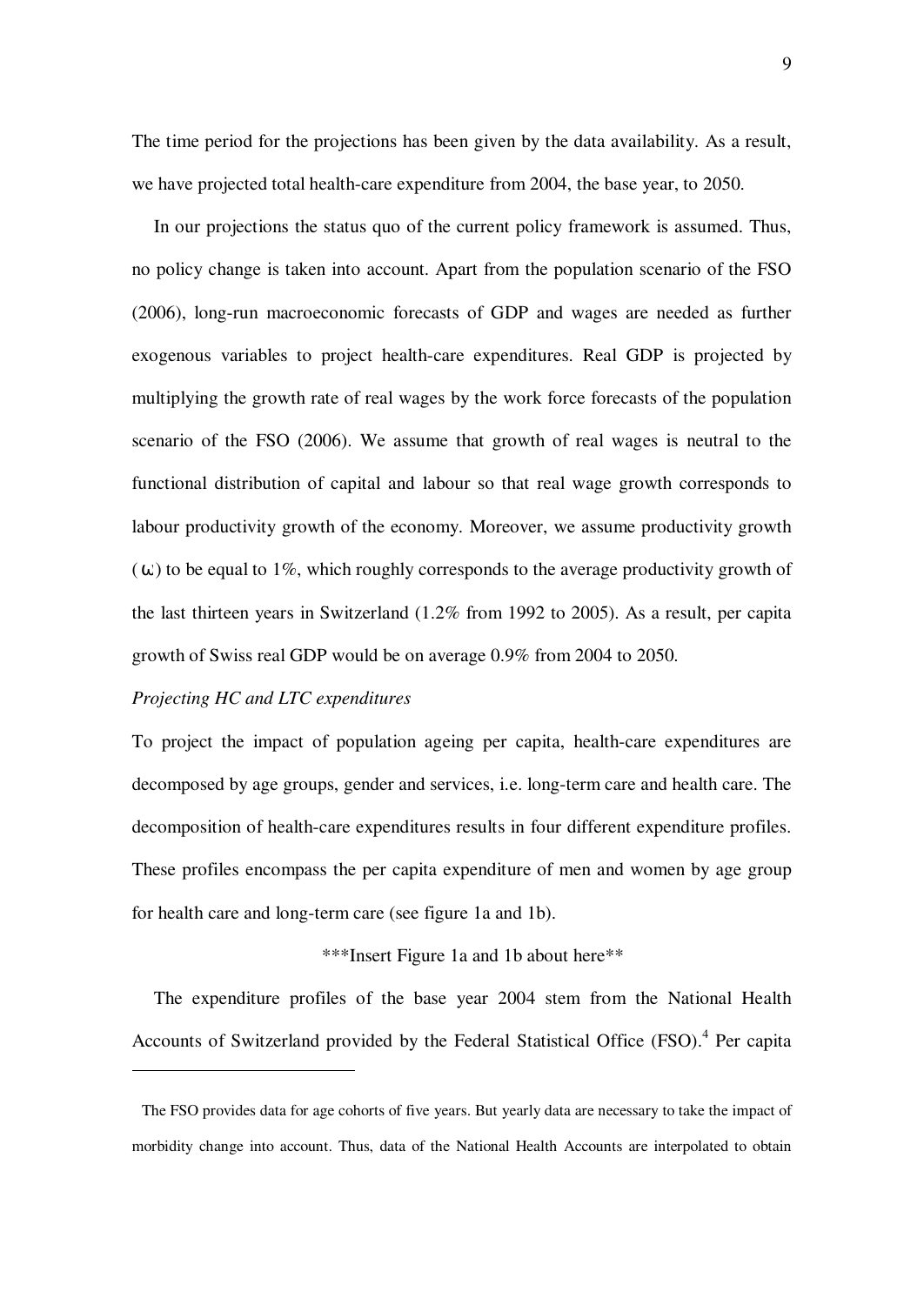expenditures are multiplied by the age cohorts of the medium demographic scenario of the FSO (see Table 1; FSO, 2006, 30-39).

#### \*\*\*Insert Table 1 about here\*\*\*

This is a fairly standard method of estimating the extent to which population ageing affects health-care expenditure (see e.g. Westerhout, 2006, 6). This procedure implies that the expenditure profile does not change over time. This method has been criticised for omitting relevant factors that can modify the expenditure profiles such as time to death, changes in the morbidity of the population or social trends, e.g. declining informal care to older generations due to a changing societal role of women (see Westerhout, 2006, 8). To respond to this criticism, at least partly, scenarios are constructed that include the proximity to death and morbidity as factors of HC expenditure, and LTC in the case of morbidity.

To take account of morbidity changes the method used by the Oliveira Martins et al. (2006) and the EC (2006) is applied. According to this method expenditure profiles of the base year are shifted to the right. The extent of this shift depends on the average increases of life expectancies of different age groups over the projected time period and the assumption on what proportion of the gained life-time is spent in good health. This means for example, that in 2050 expenditure for a 65 year old man runs at the same level as in 2004 for a 62 year old man. Since the way increasing life expectancies

yearly data, which are shown in figures 1 and 2. Furthermore, we assume for HC that the change in morbidity is negligible in younger age groups so that the interpolation starts with expenditures for the population over 40 years old. This may lead to a slight underestimation of the morbidity impact. In addition, HC expenditures for people under 41 years old shown in figures 1 and 2 correspond to the average of age cohorts of five years. Only the medium age of these age cohorts is given on the abscissas.

 $\overline{a}$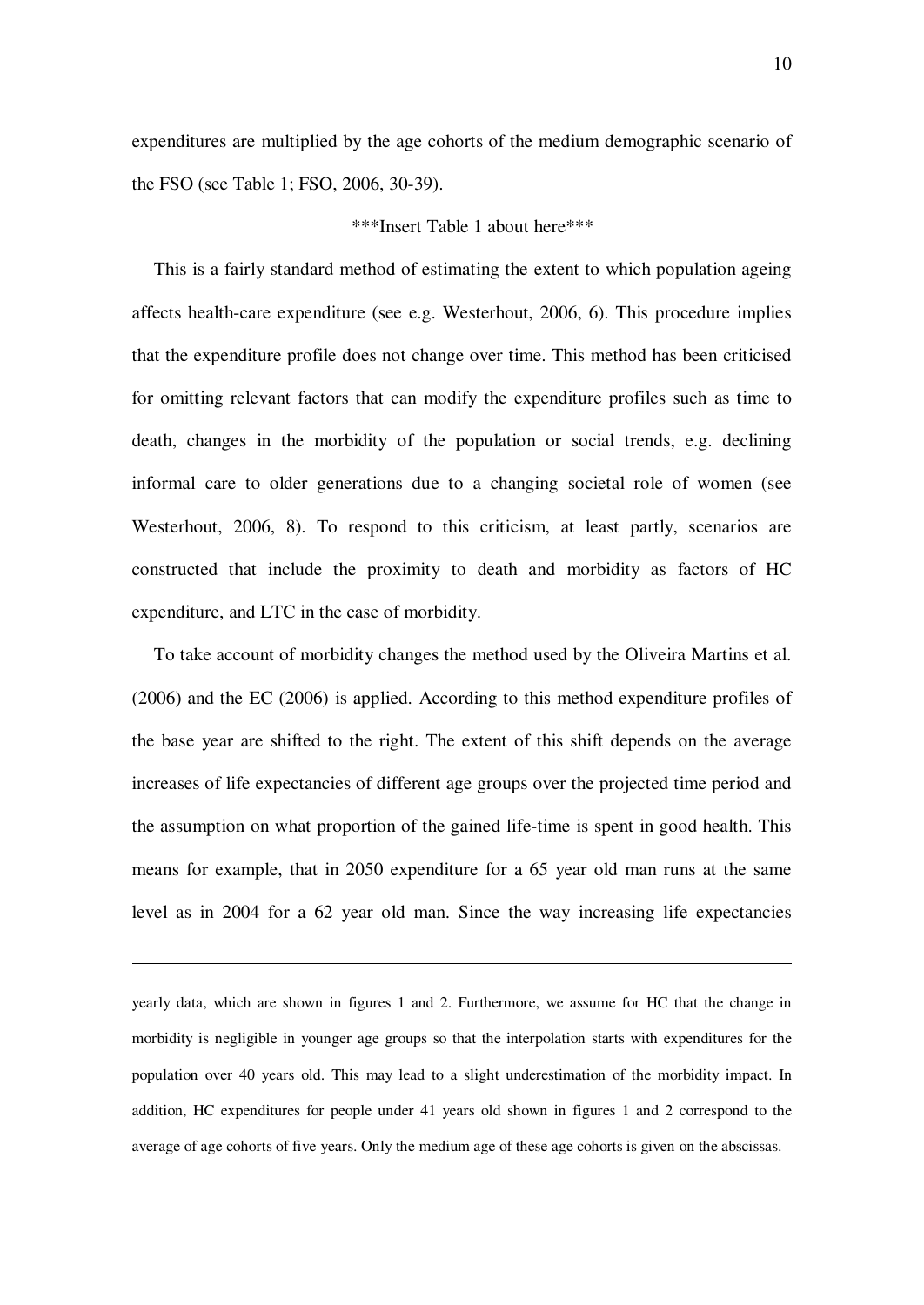translate into morbidity is an unsettled issue, as a compromise, we shift per capita expenditure by half of the average increase of life expectancies in a baseline scenario for HC and LTC and a death-related-cost scenario for HC (see Table 1). This means that the Swiss population will spend half of their gained life-time in good health. To take into account the uncertainties surrounding the assumptions on morbidity we have also carried out two further scenarios, a pure-ageing and a healthy-ageing scenario (see Table 2). In the healthy-ageing scenario we assume that the additional life-time can be fully spent in good health, whereas in the pure-ageing scenario the Swiss population spend all additional life-time in bad health.

#### \*\*\*Insert Table 2 about here\*\*\*

For non-demographic factors it is sensible to make different assumptions for LTC and HC. In line with other projections of LTC we assume that technological progress is not relevant in LTC but that the Baumol-effect comes fully into effect (see Oliveira Martins et al., 2006, 20-21; EC, 2006, 135). In contrast, also as in the projections mentioned above, no Baumol-effect is presupposed in HC. Since it is notoriously difficult to disentangle demand-driven and supply-driven factors in empirical studies we assume that except for the Baumol-effect all remaining non-demographic impacts can be captured by the impact of GDP on HC, both measured in per capita terms. In particular, it would appear that the estimated impact of GDP on health-care expenditure is biased upward in empirical studies because medical progress cannot be properly taken into account (see Oliveira Martins et al., 2006, 74). Based on a recent estimation of the Oliveira Martins et al. (2006, Table A4) for 30 OECD countries a one percent increase of GDP has caused on average a 1.1 percent rise in health-care expenditure for the time period from 1970 to 2002 if population ageing is accounted for. For Switzerland it is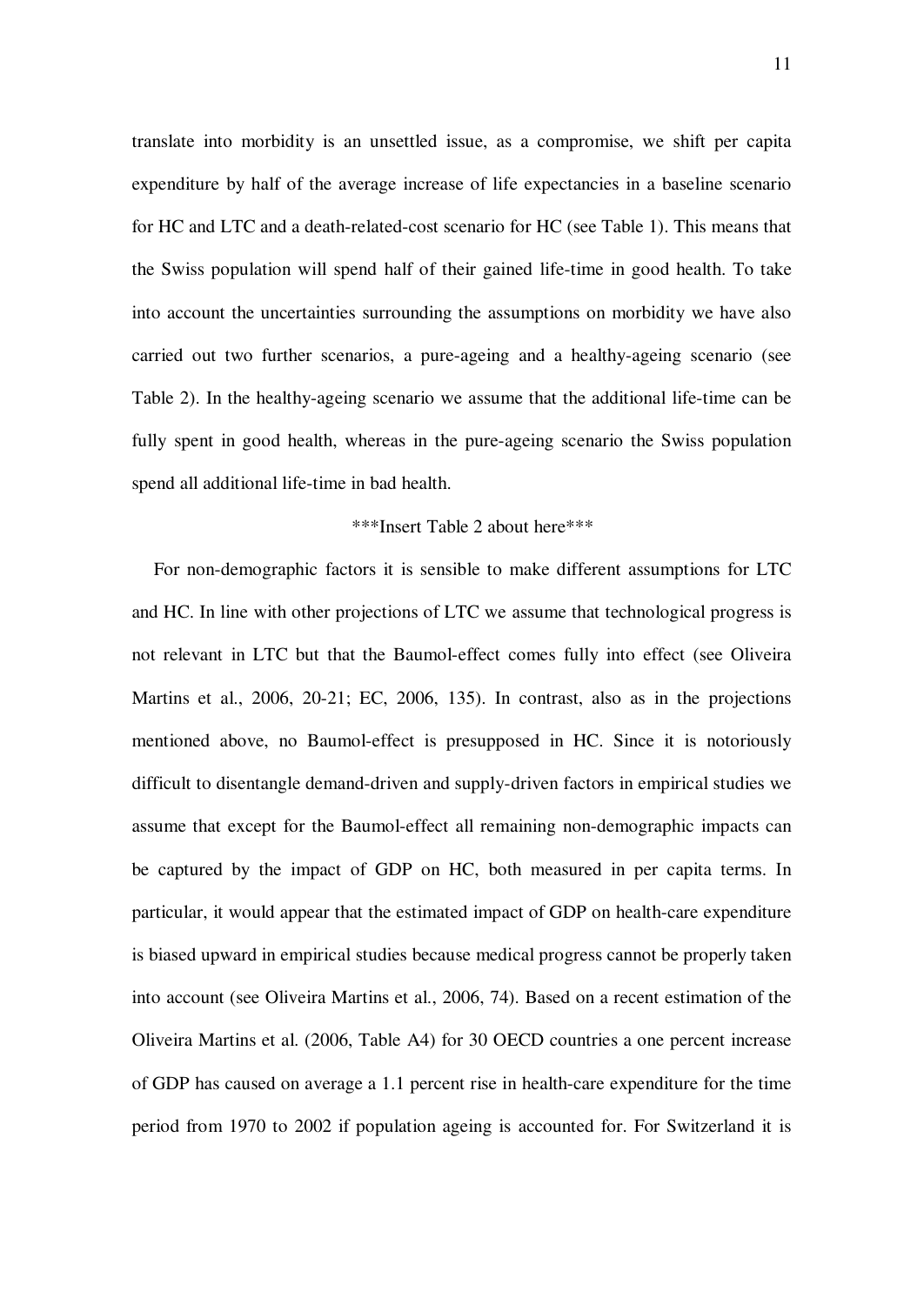difficult to generate reliable estimations because the time span since the introduction of the mandatory health insurance in 1996 has been comparatively short. Therefore, we assume for our projections that a one percent increase in per capita GDP causes a 1.1 percent rise of per capita health-care expenditure.

The chosen projection method can be summarised as follows:

$$
\frac{E(t,j)}{\text{pop}(t,j)} = \left(\frac{12 - \lambda}{124} \times \frac{E(0,j-\tau)}{494} + \frac{\lambda}{47} \times \frac{E(0,j-\tau-1)}{494} \right) \times \left(\frac{1}{47} \times \frac{1}{47} \times \frac{1}{47}\right) \times \left(\frac{1}{47} \times \frac{1}{47}\right) \times \left(\frac{1}{47} \times \frac{1}{47}\right) \times \left(\frac{1}{47} \times \frac{1}{47}\right) \times \left(\frac{1}{47} \times \frac{1}{47}\right) \times \left(\frac{1}{47} \times \frac{1}{47}\right) \times \left(\frac{1}{47} \times \frac{1}{47}\right) \times \left(\frac{1}{47} \times \frac{1}{47}\right) \times \left(\frac{1}{47} \times \frac{1}{47}\right) \times \left(\frac{1}{47} \times \frac{1}{47}\right) \times \left(\frac{1}{47} \times \frac{1}{47}\right) \times \left(\frac{1}{47} \times \frac{1}{47}\right) \times \left(\frac{1}{47} \times \frac{1}{47}\right) \times \left(\frac{1}{47} \times \frac{1}{47}\right) \times \left(\frac{1}{47} \times \frac{1}{47}\right) \times \left(\frac{1}{47} \times \frac{1}{47}\right) \times \left(\frac{1}{47} \times \frac{1}{47}\right) \times \left(\frac{1}{47} \times \frac{1}{47}\right) \times \left(\frac{1}{47} \times \frac{1}{47}\right) \times \left(\frac{1}{47} \times \frac{1}{47}\right) \times \left(\frac{1}{47} \times \frac{1}{47}\right) \times \left(\frac{1}{47} \times \frac{1}{47}\right) \times \left(\frac{1}{47} \times \frac{1}{47}\right) \times \left(\frac{1}{47} \times \frac{1}{47}\right) \times \left(\frac{1}{47} \times \frac{1}{47}\right) \times \left(\frac{1}{47} \times \frac{1}{47}\right) \times \left(\frac{1}{47} \times \frac{1}{47}\right) \times \left(\frac{1}{47} \times \frac{1}{47}\right
$$

with:

0:= base year and t= 1,...,45; E(t, j):= expenditure on HC and LTC respectively of age cohort j in year t at prices of the base year; pop(t, j):= population of age cohort j in year t;  $\lambda(t,j)$ : = sub-annual morbidity parameter of age cohort j in year t,  $\lambda(t, j) \in \{1, \ldots, 12\}$ ;  $\tau(t, j) :=$  annual morbidity parameter of age cohort j in year t,  $\tau(t,j) \in N$ ; y(i):= per capita growth rate of real GDP in year i.  $\eta$ := "income elasticity",  $η = 1.1$  for HC and  $η = 0$  for LTC; ω:= productivity growth rate of the economy; β:= Baumol parameter,  $0 \le \beta \le 1$ ,  $\beta = 0$ : Baumol effect fully comes into effect,  $\beta = 0$  for LTC and  $β=1$  for HC.

As is shown in equation (1) both per-capita HC and LTC expenditure (E/pop) are affected by changes in the morbidity of the population. The morbidity parameters of equation (1),  $\lambda$  and  $\tau$ , may need further explanation. Suppose that the life expectancy of 50 year old men will have increased by 3 years and 4 months from 2004 to 2040. Based on the morbidity assumption in the baseline scenario, 50 year old men will have the same health status as men who are 1 year and 8 months younger, i.e. who are 48 years and 4 months old, in 2004. Therefore, the annual morbidity parameter corresponds to  $\tau(35, 50) = 1$  with t = 35, i.e. 2040, and age cohort j = 50. Since the sub-annual gain of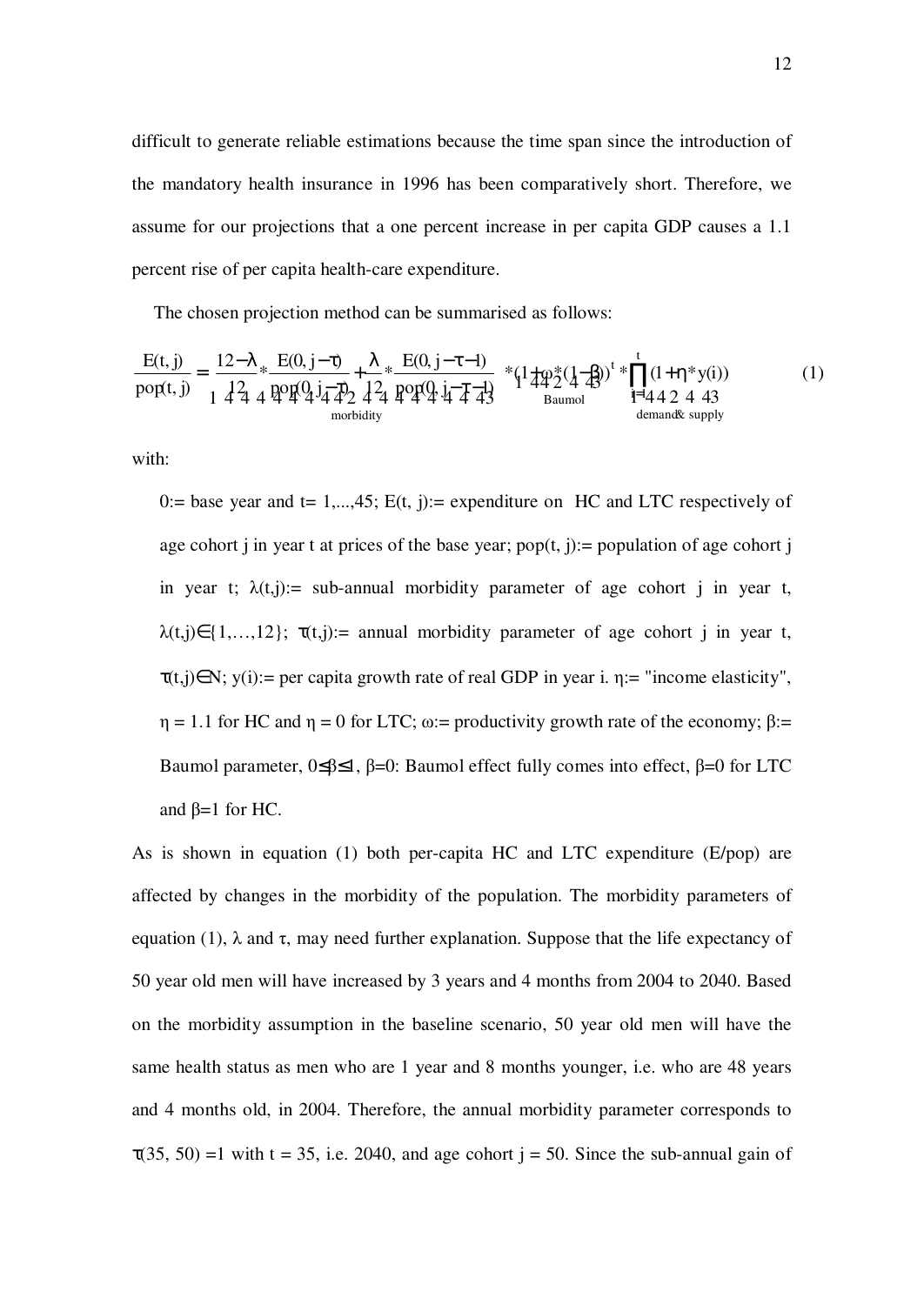healthy life corresponds to 8 months, the per capita expenditure, which is only available on a yearly basis, of male age cohorts 48 and 49 in 2004 is weighted by 4/12 and 8/12 respectively. Correspondingly, the sub-annual morbidity parameter is  $\lambda$ (35, 50)=8 with  $t=35$ , i.e. 2040, and age cohort  $j=50$ .

To obtain HC and LTC expenditures, first, per capita expenditures on HC and LTC by age cohort j are projected by taking into account morbidity and non-demographic cost drivers (see equation (1)).

$$
E(t) = \sum_{j} \frac{E(t, j)}{pop(t, j)} * pop(t, j)
$$
 (2)

Then, the per capita expenditures are multiplied by the population of each age cohort j in order to calculate the sum of HC and LTC expenditures (see equation (2)). In the case of the death-related costs scenario, per capita HC expenditures are further decomposed by survivors and non-survivors as is shown in the subsequent section.

#### *Decomposition of HC expenditures in the death-related costs scenario*

As already pointed out some authors argue that health-care expenditure is much less , or even not at all, influenced by ageing than by the proximity to death in the last years of life. Since the expenditure profiles become steeper with age per se the "red-herring" hypothesis can be a strong counter-argument against the population-ageing hypothesis (see Westerhout, 2006, 8). Thus, if one does not take into account the time remaining to death this may grossly overstate the population-ageing effect. To evaluate the impact of the proximity to death the present study makes projections including a differentiation between expenditure for survivors and the deceased. In our analysis survivors are defined as those people who survive a given year t, e.g. 2020, whereas the deceased and non-survivors respectively refer to people who die in a given year t. Through comparison with the sometimes called naive, i.e. not death-related-cost corrected,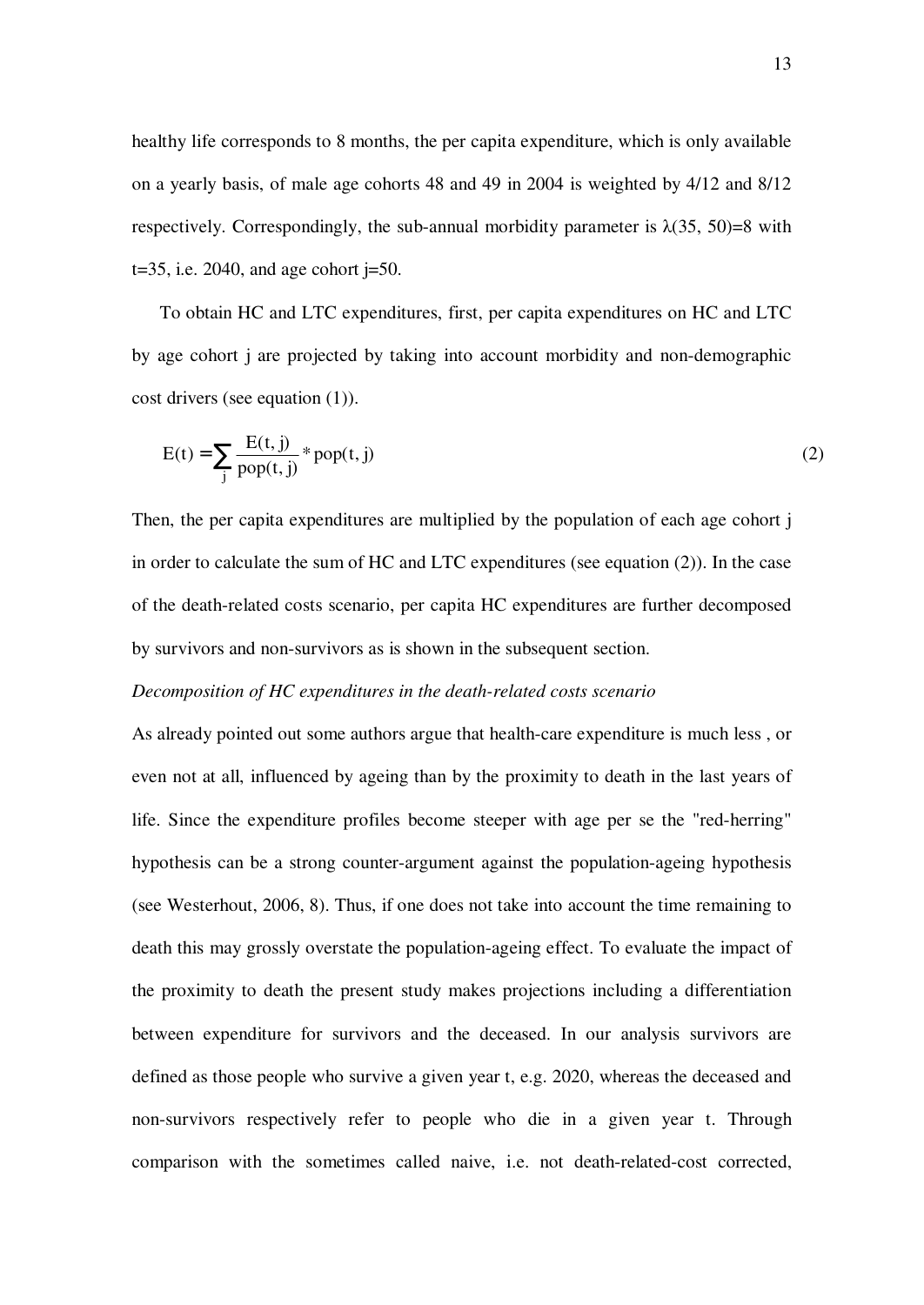projections the effect of the proximity to death can be evaluated. The projections of LTC expenditure are not corrected by death-related costs because LTC differs substantially from HC (e.g. Oliveira Martins et al., 2006). While LTC provides a wide range of care services for the elderly to make a current fragile condition more bearable HC includes medical services aiming at improving the health condition of an individual. Moreover, most individuals become frail in the last (about two) years of their life. Consequently, it does not seem to be sensible to discern between survivors and the deceased for LTC. This is even supposed by Werblow et al. (2007) who claim the existence of a school of "red herrings".

Though FSO does not publish data on HC expenditures for survivors and the deceased, data has been available from a Swiss health insurance company that comprises almost 1 million insurants, roughly one seventh of the Swiss population (see Appendix). This sample is made up of at about 981000 survivors and 8300 deceased people. The decomposition of the sample is extremely close to the Swiss population. For the base year the share of both female and male survivors amounts to 99% in both populations and the proportion of females is 53% in the Swiss health insurance company compared to 51% in the Swiss population. Therefore, it seems to be appropriate to base the decomposition of HC expenditures provided by the FSO into expenditures for survivors and non-survivors on the sample of the health insurance company.

The per-inhabitant HC expenditures on survivors  $(E^S / pop)$  and non-survivors  $(E<sup>N</sup>/pop)$  respectively in the base year 0 are obtained by multiplying the per-insurant HC expenditures for survivors  $(E^{S,SF}/E^{SF})$  and non-survivors respectively  $(E^{N,SF}/E^{SF})$ provided by the Swiss health insurance company with the per-capita HC expenditure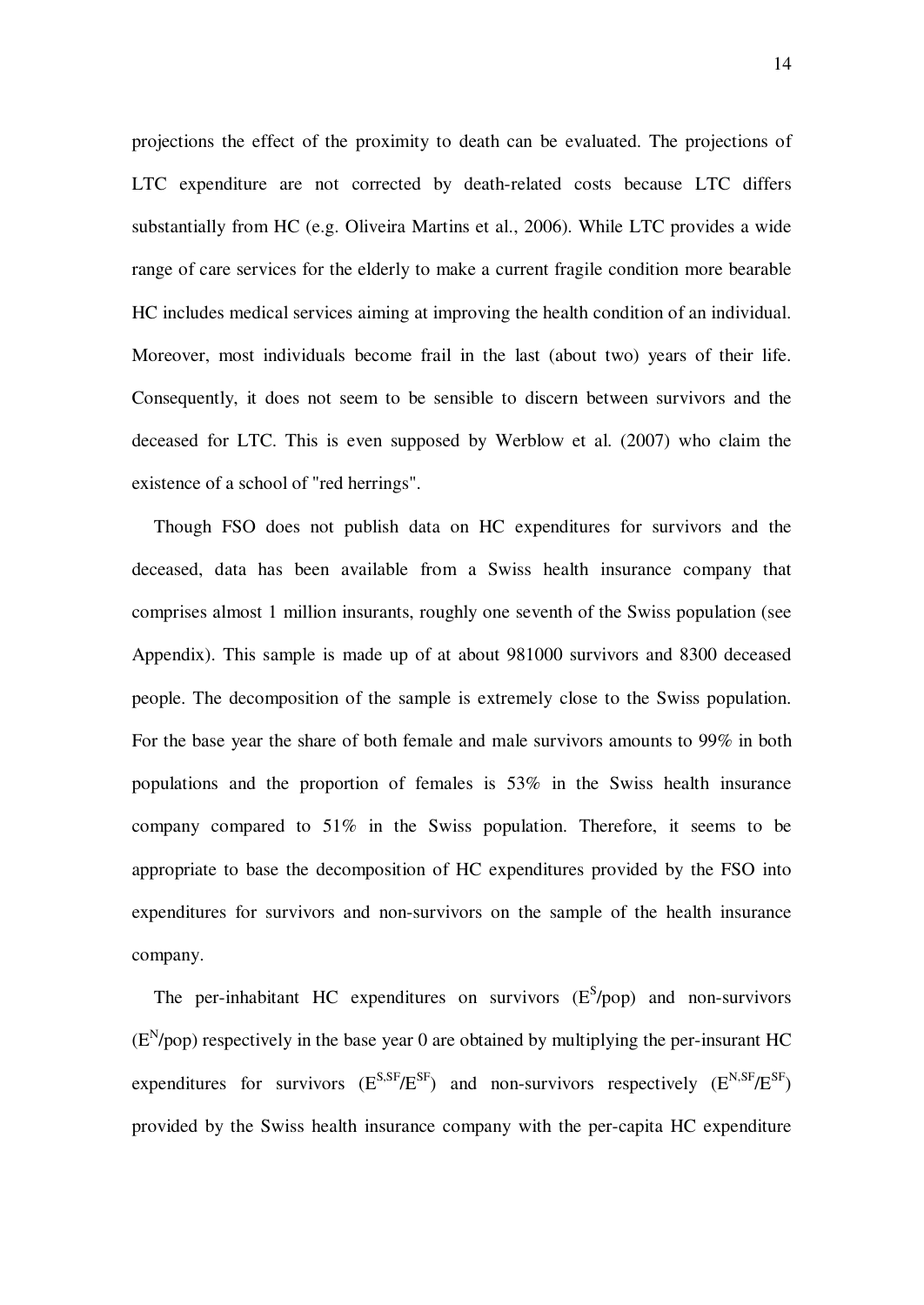provided by the FSO (E/pop). Thus, the base year's per-capita HC expenditure of age cohort j can be expressed as follows:

$$
\frac{E(0, j)}{pop(0, j)} = \frac{E^{S, SF}(0, j)}{E^{SF}(0, j)} * \frac{E(0, j)}{pop(0, j)} + \frac{E^{N, SF}(0, j)}{E^{SF}(0, j)} * \frac{E(0, j)}{pop(0, j)} = \frac{E^{S}(0, j)}{pop(Q, j)} + \frac{E^{N}(0, j)}{pop(Q, j)}
$$
(3)

To show under which conditions changing mortality rates affect per-inhabitant HC expenditures if the latter is decomposed by survivors and deceased, i.e. equal to ε, we convert the right-hand side of equation (3) (ε) to:

$$
\varepsilon(t, j) = (1 - \sigma(t, j)) * \frac{E^{S}(0, j)}{S(0, j)} + \sigma(t, j) * \frac{E^{N}(0, j)}{N(0, j)}
$$
 with:  $\sigma(t, j) = \frac{N(t, j)}{pop(t, j)}$   
=  $\frac{E^{S}(0, j)}{S(0, j)} + \sigma(t, j) * \left(\frac{E^{N}(0, j)}{N(0, j)} - \frac{E^{S}(0, j)}{S(0, j)}\right)$  (4)

For an arbitrary chosen year t of the projection period the per-inhabitant HC expenditures (ε) of age cohort j can be expressed as the sum of the per-survivor HC expenditures on survivors ( $E^{S}/S$ ) and the product of the mortality rate ( $\sigma$ ), i.e. the probability of dying, multiplied by the difference between per-non-survivor HC expenditures on non-survivors  $(E^N/N)$  and per-survivor HC expenditures on survivors  $(E<sup>S</sup>/S)$  (see equation (4)).<sup>5</sup>

$$
\Delta \varepsilon(t, j) = \Delta \sigma(t, j) \left( \frac{E^{N}(0, j)}{N(0, j)} - \frac{E^{S}(0, j)}{S(0, j)} \right) = 0 \quad \text{with} \quad \Delta(t, j) = (t, j) - (0, j) \tag{5}
$$

Under this assumption per-capita HC expenditures  $(\varepsilon)$  of age cohort j deviates from the base year 0 in year t only if the mortality rate ( $\sigma$ ) of age cohort j changes over time and per-non-survivor HC expenditures on non-survivors does not equal per-survivor HC expenditures on survivors (see equation (5)). Under these two conditions the naive

 $\overline{a}$ 

The term  $(1-\sigma(t,i))$  in equation (4) represents the probability of age cohort j to survive year t.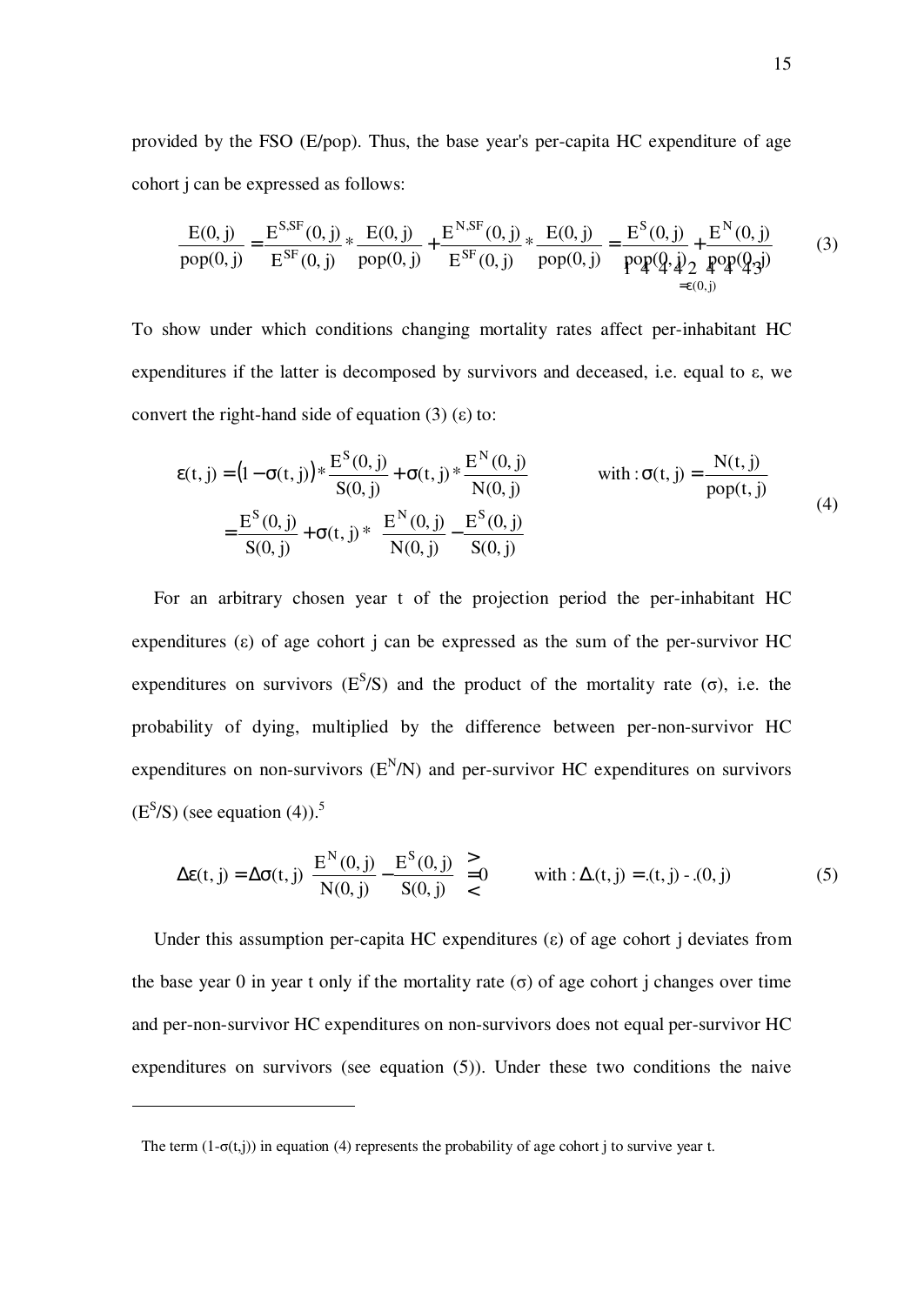projections on HC expenditures of age cohort j would be biased upwards or downwards. However, the naive projection of overall per-capita HC expenditure is only upward biased, and downward biased respectively, at time t if the negative sum of the differences of ε across all age cohorts j is ceteris paribus lower, and higher respectively, at time t than in the base year (see equation (6)).

$$
\sum_{j} \left( \frac{E(0, j)}{pop(0, j)} - \varepsilon(t, j) \right) \ge 0 \quad \text{iff} \quad \sum_{j} \Delta \varepsilon(t, j) = 0 \tag{6}
$$

As has been mentioned previously the proponents of the "red-herring" hypothesis would predict an upward bias if the costs of dying are neglected for the projections of HC expenditure. However, this prediction can not be confirmed a priori as will be shown in the following. According to the population scenario by the FSO (2006) the probability of dying declines across all age cohorts from 2004 to 2050, i.e. life expectancy is extended, so that the first prerequisite for a bias of naive projection is fulfilled (see equation (5) and Table 1). Thus, under the medium demographic scenario by the FSO (2006) ∆σ enters equation (5) as a negative term. To examine the second condition of equation (5) one has to turn to the expenditure profiles of the base year 2004, which are displayed in figures 2a and 2b. The dark solid lines represent the expenditure profile for non-survivors  $(E^N(0,j)/N(0,j))$  and the grey solid lines depict the expenditure profile for survivors ( $E^{S}(0, j)/S(0, j)$ ) for men and women. <sup>6</sup>

\*\*\*Insert Figure 2a and 2b about here\*\*\*

Since the expenditure profile for non-survivors is substantially different from that of survivors, the second condition for a possible bias of a naive projection of HC

 $\overline{a}$ 

Since the ratio of death-related expenditures for the population under 21 years old to total HC expenditures of that population is extremely low, roughly 0.3%, this age group is neglected.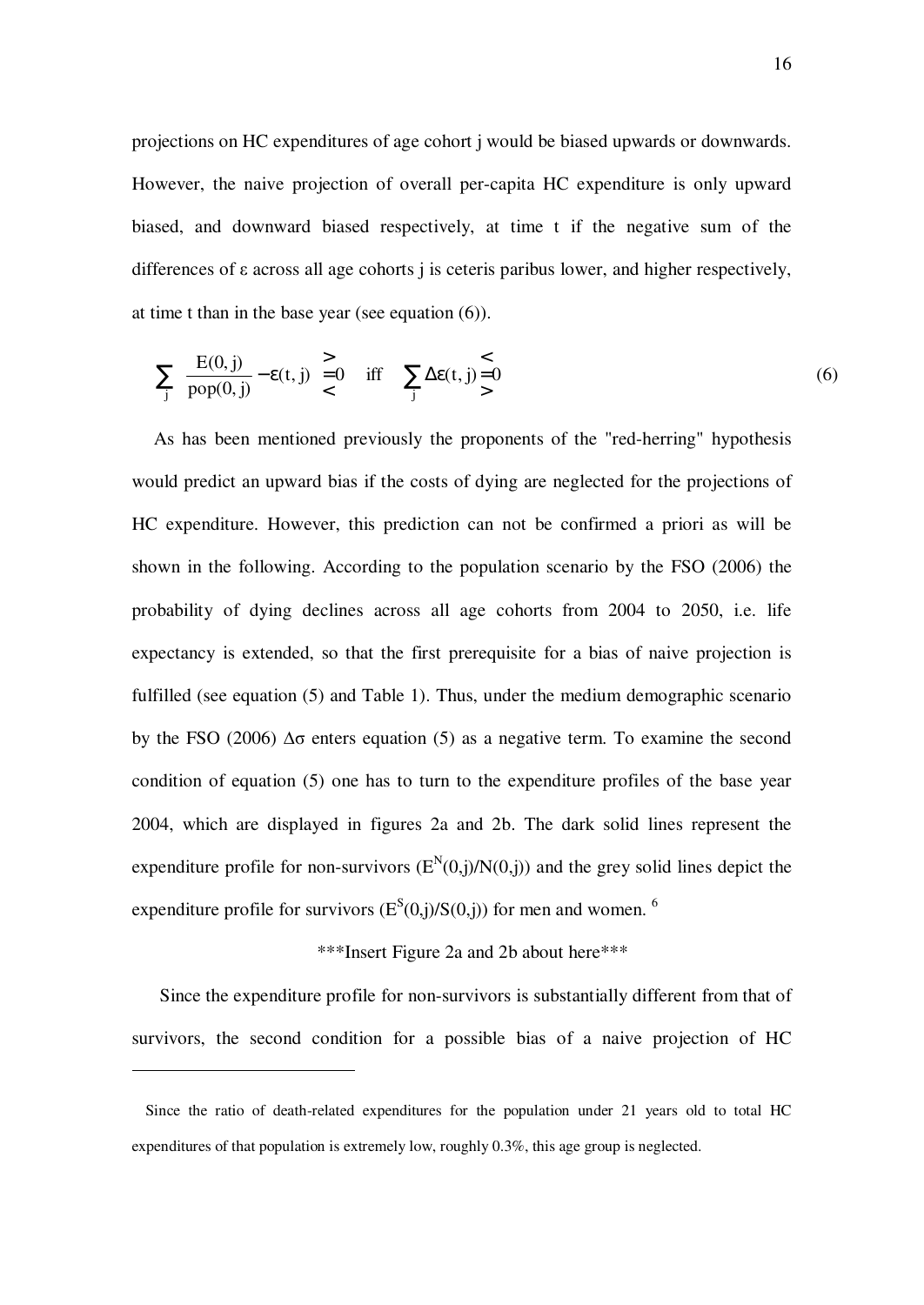expenditure is met (see equation (5)). The costs of dying fall below survivor costs at the age of about 90. Furthermore, the inverse U-shaped relationship between per capita expenditures on non-survivors and age corresponds to economic theory, which predicts that the willingness to pay for survival reaches its maximum at medium ages (see figures 2a and 2b).

Given the fact that  $\Delta \sigma$  is negative in equation (5), the naive projections of per-capita HC expenditures should overestimate HC expenditures for age cohorts up to age 90 if the costs of dying are neglected. The intuition is that falling mortality rates diminish the weight of the higher costs of dying. At the same time falling mortality rates imply higher survival rates that put more weight on the lower costs of surviving up to the age of 90 (see figures 2a and 2b). This is consistent with the prediction of the "red-herring" hypothesis. The higher the increase in longevity  $(-\Delta \sigma)$  over the projection period, the stronger is the mitigating impact of the proximity to death on HC expenditure (see Stearns and Norton, 2004, 316). However, beyond the age of 90 it is just the other way around so that according to equations (5) and (6) a downward bias of the naive projections of per-capita HC expenditure would result. Consequently, as changes in mortality cause two opposing effects one can already infer that the mitigating impact of the proximity to death on increasing HC expenditure is limited. As a result, an increasing life expectancy does not necessarily boost the impact of the proximity to death on HC expenditure as is assumed by the proponents of the "red-herring" hypothesis (e.g. Stearns and Norton, 2004, 316). This is all the more true, as the expected decline of mortality rates increases exponentially with age in the demographic scenario of the FSO (2006). At the same time, the difference between per-capita HC expenditure on survivors and non-survivors narrows in older age groups compared to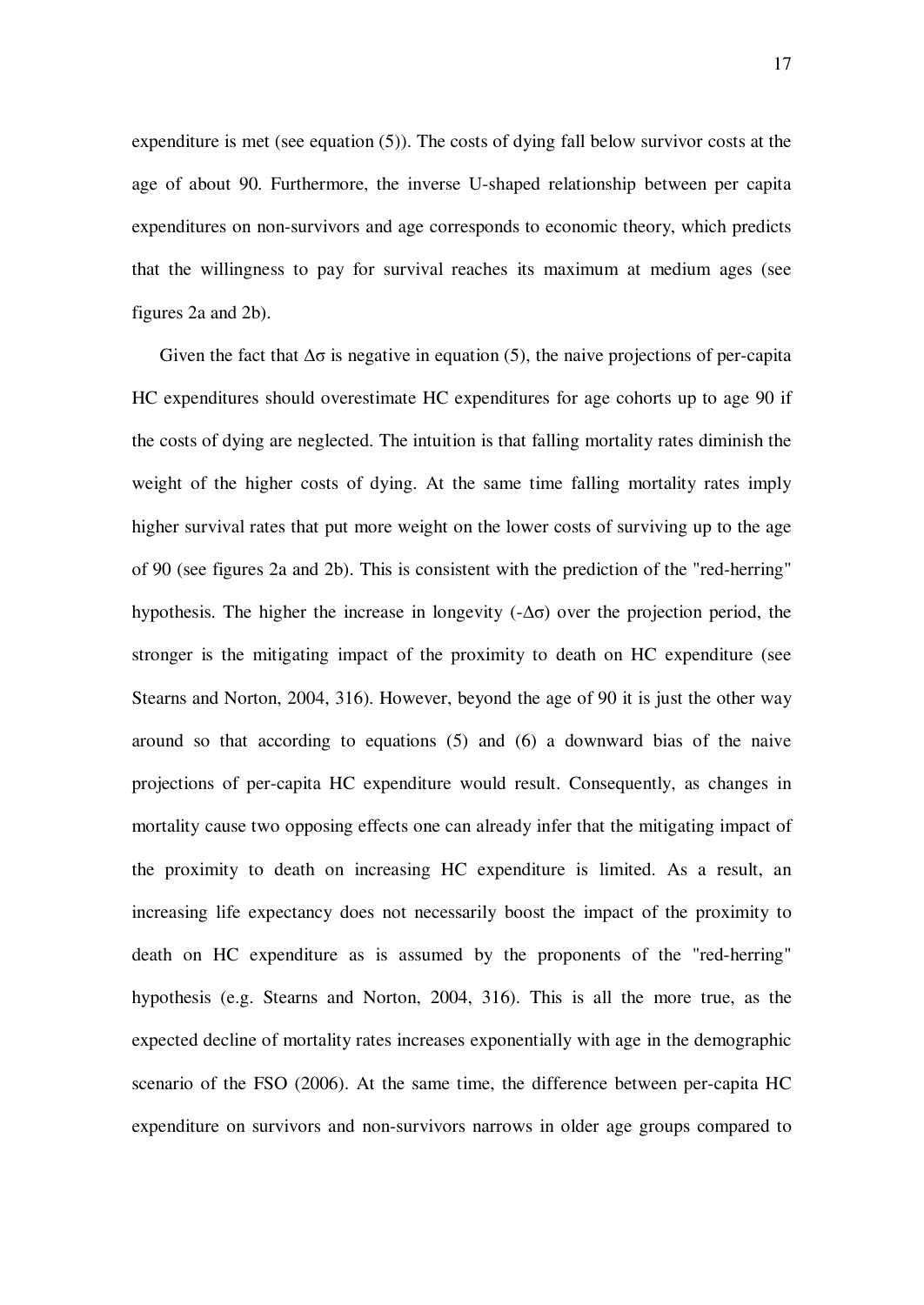younger age groups. Consequently, in every age cohort j the value of one of the two factors shown in the right-hand side of equation (5) is quite small, which weakens the overall time-to-death impact on HC expenditure. From this one can infer that the proponents of the red-herring hypothesis seem to overrate the impact of an increasing longevity on the decomposition of HC expenditures into survivors and non-survivors, which is further confirmed in the succeeding section.

#### **EVIDENCE AGAINST THE "RED-HERRING" HYPOTHESIS**

In Table 3 solely the impact of population ageing, mortality and morbidity on HC expenditure in real per capita terms is shown.<sup>7</sup> Though real per-capita health-care expenditures would be boosted by about one third by 2050, ageing does not appear to be the main driver as one can see by comparing the results reported in tables 3 and 4.

# \*\*\*Insert Table 3 about here\*\*\*

In particular, costs of dying do not cause a major downward shift in HC expenditure. In the death-related-cost scenario HC expenditure would only rise by about three percent less than in the baseline scenario, which does not include costs of dying (see Table 3). In contrast, the assumption on morbidity has a more pronounced effect on growth. If one presupposes that contrary to the baseline scenario an additional half of the gained life expectancies is spent in good health, the healthy-ageing scenario, the HC expenditure rise is slowed down by approximately twenty percent whereas in the opposite case, the pure-ageing scenario, the upward trend in HC expenditure is reinforced to roughly the same extent (see Table 3). These findings suggest strongly that the "red-herring" hypothesis by Zweifel et al. (1999) grossly overstates the effect of

 $\overline{a}$ 

For a more detailed account of projections of Swiss health-care expenditure see Colombier and Weber (2008).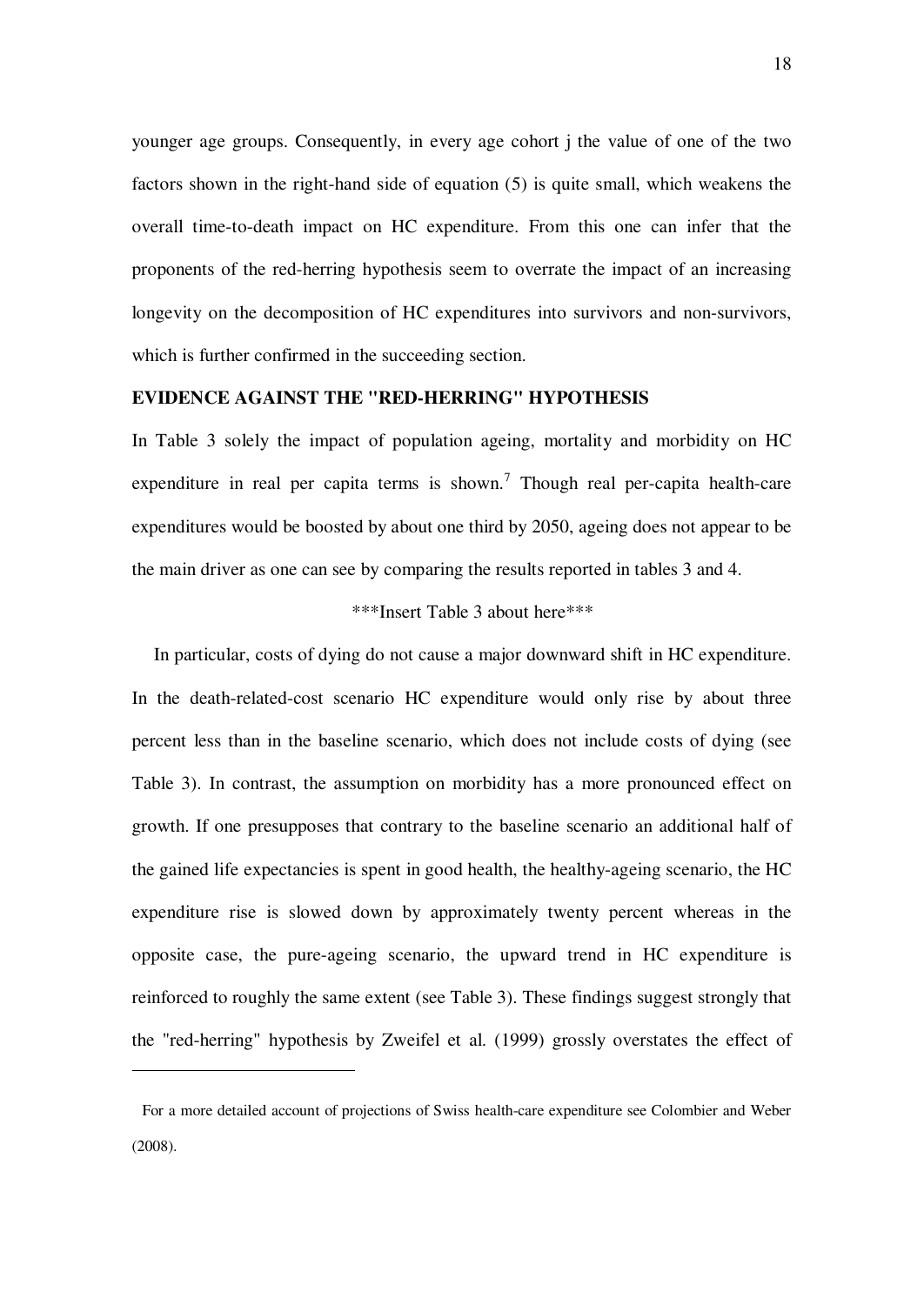proximity to death in the case of Switzerland. Furthermore, these results seem to be robust because the impacts of morbidity and mortality remain fairly stable over time (see Table 3).

#### \*\*\*Insert Table 4 about here\*\*\*

Taking account of non-demographic drivers such as medical progress corroborates the above findings. The findings in Table 4 show that non-demographic drivers would have a significant bearing on HC expenditure. While about half of the increase in HC expenditure is due to non-demographic factors, only around one third of the increase can be attributed to age-related drivers in our projections. The residual is due to interactions between these drivers. A further look at Table 4 reveals that the impact of the costs of dying slows down the increase in HC expenditure by 2050 only negligibly by 1%. If people spent an additional half of their gained life expectancy in good or bad health this would change HC expenditure by about 6%. Though due to including nondemographic drivers the impact of morbidity is less intensive, it still makes up 15% of the total age-related effect. Nonetheless, conflicting with the "red-herring" hypothesis, 84% of the age-related effects is due to population ageing per se. Moreover, the impact of age-related drivers will start to weaken from 2040 onwards (see tables 3 and 4).

# \*\*\*Insert Table 5 about here\*\*\*

In accordance with the above findings, neither total health care expenditure nor public health care spending is greatly affected by costs of dying (see Table 5). Due to a different expenditure composition the increase in public spending would virtually not be affected by taking the proximity to death into account. Moreover, future LTC spending will be more severely affected by age-related drivers than HC expenditure. About fifty percent of the projected increase in LTC is due to age-related drivers under the baseline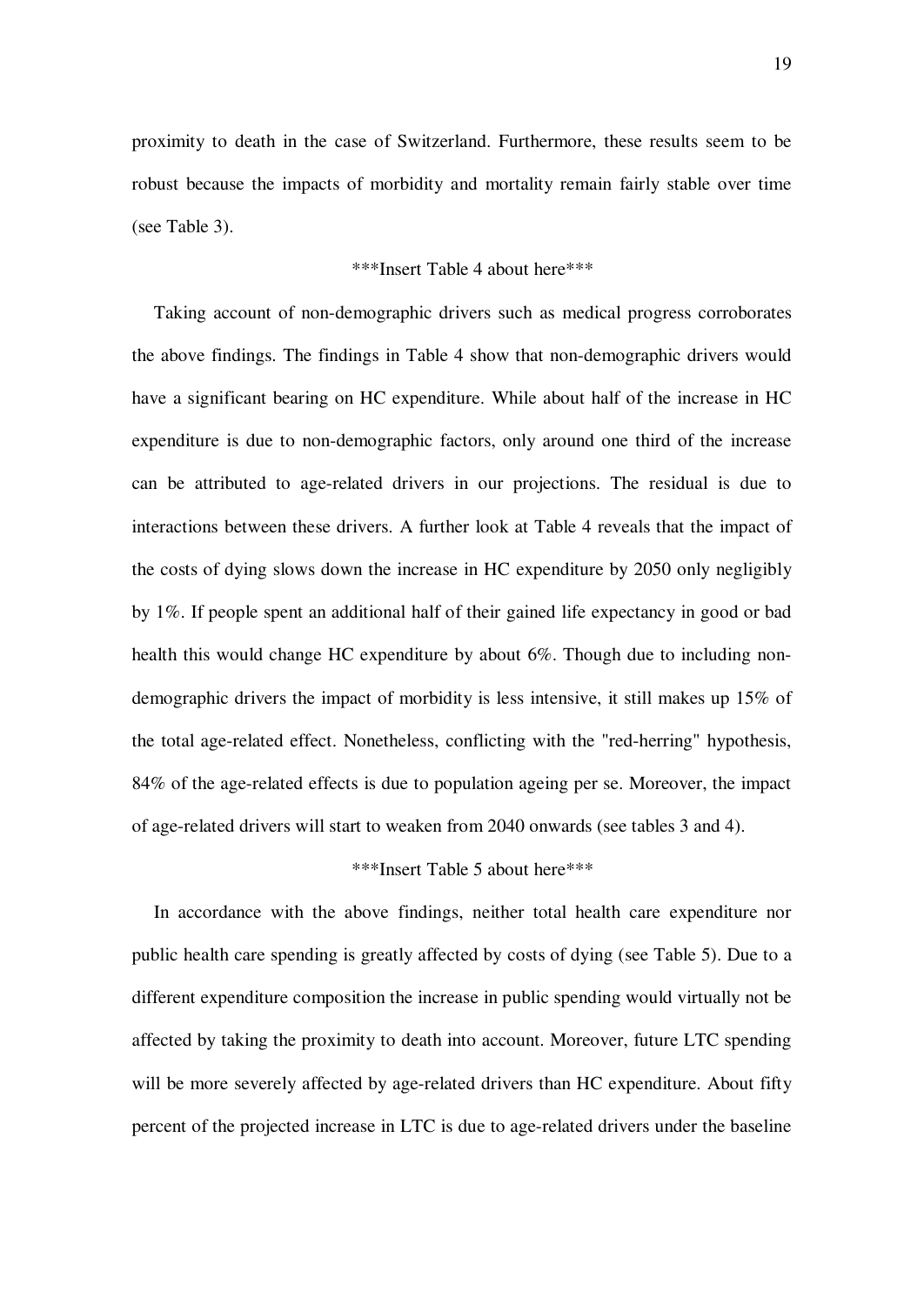scenario. This causes a more pronounced effect of morbidity on total health-care expenditures than on health-care expenditures excluding long-term care. Thus, the pureageing scenario would bring about an additional boost in total health-care expenditure of about 1.1 percentage points of GDP, whereas in the healthy-ageing scenario the increase in total health-care expenditure would slow down. The corresponding change in public spending would be 0.5 percentage points of GDP. Furthermore, total healthcare expenditure would go up by 4.6 percentage points of GDP in the baseline scenario. Public expenditure would rise by about 2.3 percentage points of GDP. Consequently, the mandatory health insurance scheme in Switzerland will face a more pronounced increase in fiscal burden than public finances will.

The results of this study are broadly in line with other recent projections of healthcare expenditures. The projected increase in public health-care expenditure of 2.3% of GDP from 2004 to 2050 under the baseline scenario is in accordance with the forecast in a comparable scenario by Oliveira Martins et al. (2006) for Switzerland. Our results are also consistent with the expected average increase of those European Union (EU) member countries that formed the EU by 2004, the EU15, under the reference scenario of the EC (2006). According to the baseline scenario of Weaver et al. (2008, 66) LTC expenditure of Switzerland would increase by 1.2% of GDP from 2005 to 2030, which is 0.5% of GDP more than the corresponding scenario of the present analysis. This is due to the fact that Weaver et al. (2008, 56) assume a substantially higher productivity growth of yearly 1.6%, which is 0.6 percentage points above the productivity growth assumed in our projections. The projection of total Swiss health care expenditure from 2004 to 2030 by Vuilleumier et al. (2007, 38-40) exceeds our forecast by around 2% of GDP. This is because Vuilleumier et al. (2007) extrapolate the impact of non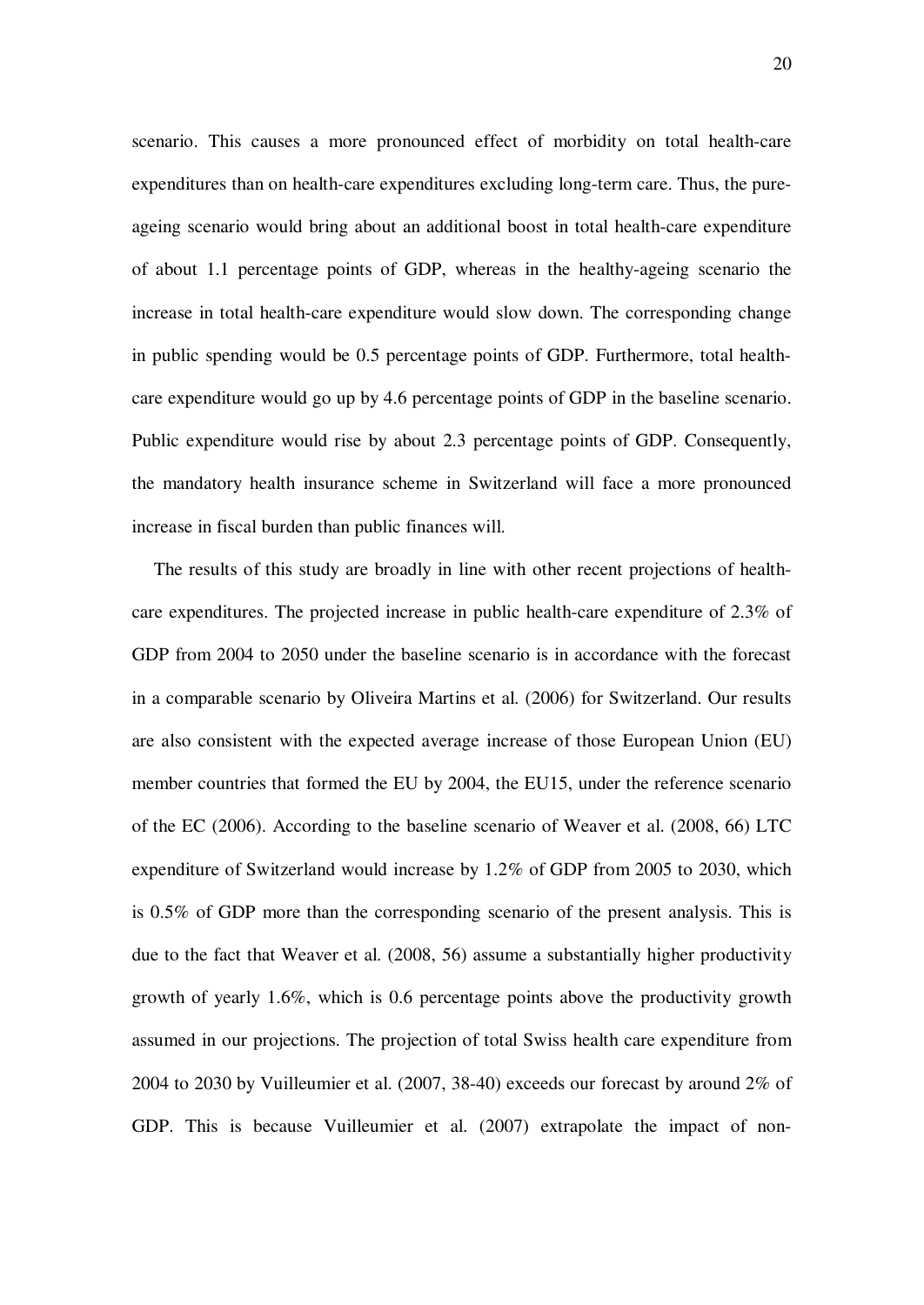demographic cost drivers so that the dynamics of health care expenditure is decoupled from probably decelerating economic growth.

# **CONCLUSION**

What the projections for the Swiss case suggest is that mortality plays only a minor role for the development of HC expenditure. Conflicting with the "red-herring" hypothesis declining mortality rates, i.e. an increasing life expectancy can even turn into a driving force if HC expenditures on non-survivors are lower than outlays on survivors in oldage groups. Morbidity seems to be more important but still population ageing remains the most influential age-related driver. In addition, the impact of population ageing may be underestimated because the resulting increase in demand may well put wages of health care workers and prices in health care under pressure. This pressure would even be intensified if the expected shrinking of the workforce fosters productivity growth (see Westerhout, 2006, 13).

Overall, the findings of the present study corroborate the results of recent studies such as Oliveira Martins et al. (2006) and Breyer and Felder (2006) who also ascertain only a small impact of proximity to death on health-care expenditures. As already pointed out by Breyer and Felder (2006) the significant relevance of non-demographic drivers even diminishes the role of time to death as a possible factor of health-care expenditure. In view of these findings it would appear that the "red-herring" hypothesis, put forward by some authors such as Werblow et al. (2007), should not be overrated. Therefore, from the point of view of a cost-benefit analysis, in the case of projections of health-care expenditure, one should ignore the proximity to death as a separate factor of health-care expenditure. Given other uncertainties of projecting health-care expenditure such as the impact of morbidity or of medical progress and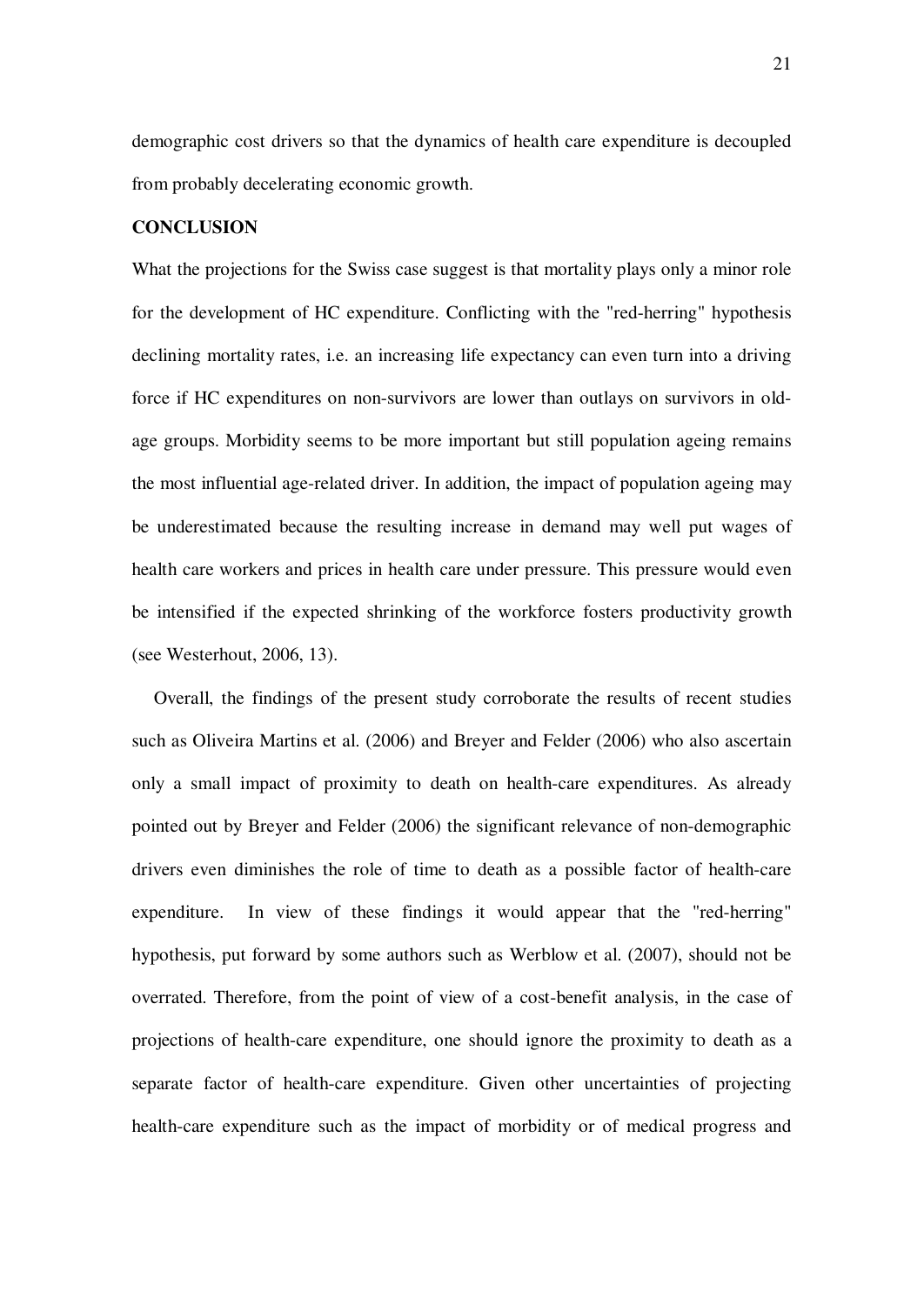labour market effects of population ageing a possible overestimation by a naive approach is of minor importance.

Furthermore, the "red-herring" hypothesis is based on econometric regressions which might overrate the impact of the proximity to death because of the following two biases. First, econometric studies suffer from the fact that population ageing has not been so pronounced in the past as it is expected to be in the future due to the retirement of the baby-boom generation (the past bias) (see e.g. Westerhout, 2006, 12). Therefore, econometric estimations should be judged against differing demographic developments in the past and in the future. Second, econometric estimations might suffer from an "expectation bias". Estimates concerning the costs incurring at the end of life are based on ex post data. However, logically, the deceased should only be treated differently than survivors if physicians expect them to die (the expectation bias). For example, if people fall seriously ill physicians are probably only capable of assessing whether a person will die or not from a quite late stage of the illness on. Thus, rather than using the number of deceased as a proxy for estimating the cost effect of the proximity to death it would appear to be more appropriate to use the number of those people who are considered as terminally ill by physicians.

Finally, the findings of this study suggest that although population ageing is significant much can be done by policy-makers to dampen ever-increasing health-care expenditures in Switzerland. For example, a more restrictive admission of new medical products for the mandatory health insurance, disease prevention to tackle morbidity and an anticipatory planning of worker capacities, in particular in LTC, can be appropriate measures to manage health-care expenditure properly.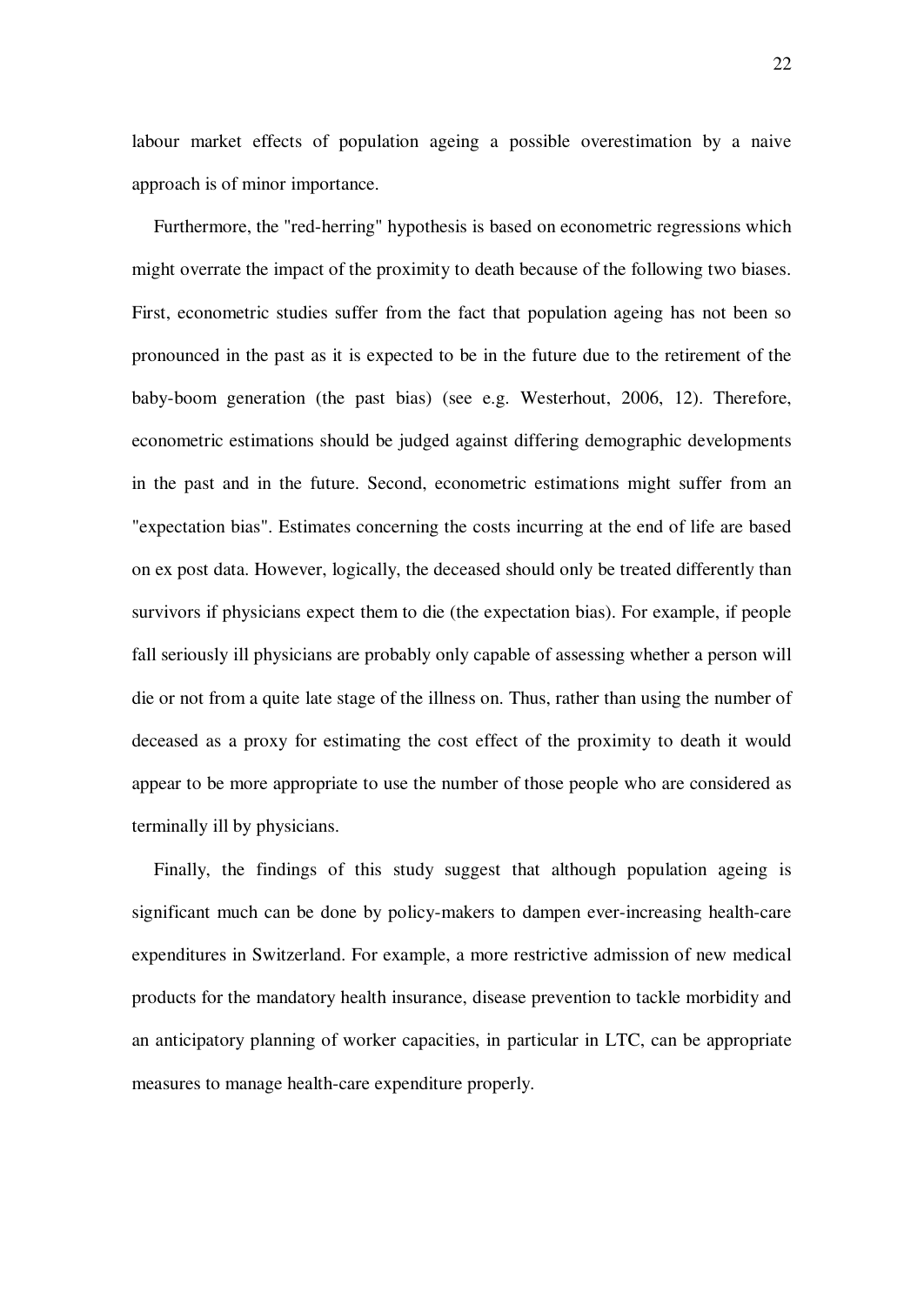#### **ACKNOWLEDGEMENTS AND DISCLAIMER**

The authors wish to thank T. Bandi, Swiss Federal Office of Public Health (FOPH), M. Francese, Bank of Italy, S. B. von Greyerz, FOPH, and F. Weaver, Swiss Health Obervatory, for valuable comments and suggestions. Any remaining errors are the authors' responsibility. Moreover, the view of the authors does not necessarily reflect the official position of the Swiss Federal Finance Administration, or the Swiss Federal Department of Foreign Affairs.

#### **REFERENCES**

- Breyer, F, Felder St. 2006. Life expectancy and health care expenditures: a new calculation for germany using the costs of dying. *Health Policy* **75:** 178-186.
- Baumol, W J. 1993. Health Care, Education and the cost disease: a looming crisis for public choice, *Public Choice* **77:** 17-28.
- Colombier, C. and Weber, W. 2008. Ausgabenprojektionen für das Gesundheitswesen bis 2050. *Working Paper of the Group of Economic Advisers* No. 10, Federal Finance Administration, Bern, Switzerland.
- Dreger, Ch, Reimers, H E. 2005. Health care expenditures in oecd countries: a panel unit root and cointegration analysis. *International Journal of Applied Econometrics and Quantitative Studies* **2:** 5-20.
- European Commission (EC). 2006. Long-term sustainability of public finances in the european union. *European Economy* No. 4/06. EC, Brussels.
- Federal Statistical Office (FSO). 2006. *Szenarien zur Bevölkerungsentwicklung 2005- 2050*. Neuchâtel, Switzerland.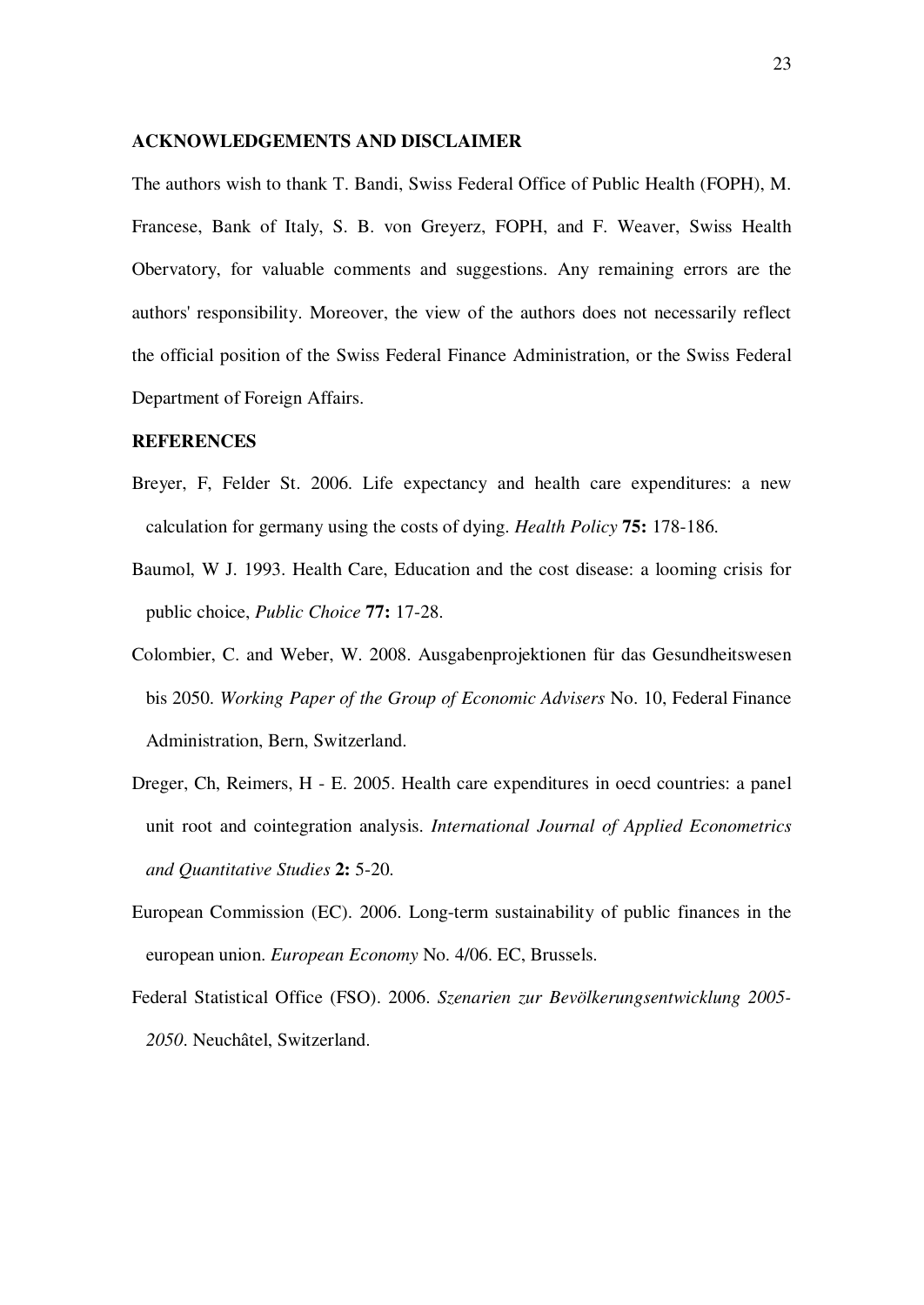- Getzen, Th E. 2000. Health care is an individual necessity and a national luxury: applying multilevel decision models to the analysis of health care expenditure. *Journal of Health Economics* **19:** 259-270.
- Gray, A. 2005. Population ageing and health care expenditure. *Ageing Horizons* Issue **No. 2:** 15-20.
- Hall, R E, Jones, C I. 2005. The value of life and the rise in health spending. *NBER Working Paper* No. 10737. Cambridge, MA.
- Hartwig, J. 2008. What drives health care expenditure? Baumol's model of unbalanced growth revisited. *Journal of Health Economics* **27:** 603 - 623.
- Hsiao, W, Heller, P S. 2007. What should macroeconomists know about health care policy?, *Working Paper* No. 07/13. International Monetary Fund, Washington D.C..
- Oliveira Martins, J, De la Maisonneuve, Ch, Bjørnerud, S. 2006. Projecting oecd health and long-term care expenditures: what are the main drivers? *Economics Department Working Paper* No. 477. OECD, Paris.
- Productivity Commission Australia (PCA). 2005. Modelling the aggregate impact of medical technology on expenditure - Technical Paper 1. In *Impacts of Advances in Medical Technology in Australia*. Research Report, PCA, Melbourne. Accessed at: http://www.pc.gov.au/\_data/assets/pdf\_file/0019/17182/technicalpapers.pdf.
- Reinhardt, U E. 2003. Does the aging of the population really drive the demand for health care? *Health Affairs* **22:** 27-39.
- Salas, Ch, Raftery, J P. 2001. Econometric issues in testing the age neutrality of health care expenditure. *Health Economics* **10:** 669-671.
- Stearns, S C, Norton, E C. 2004. Time to include time to death? the future of health care expenditure predictions. *Health Economics* **13:** 315 - 327.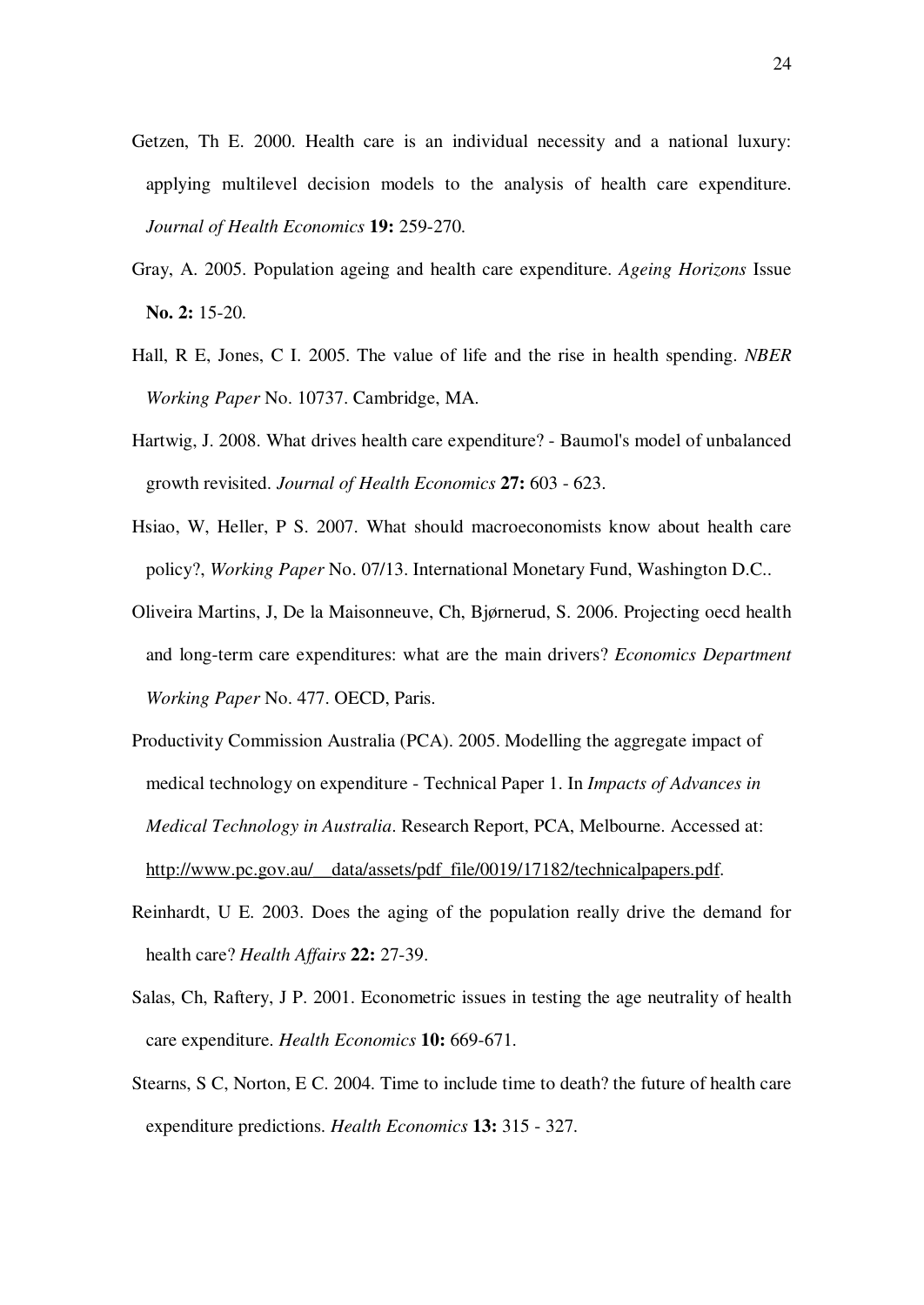- Vuilleumier, M, Pellegrini, S, Jeanrenaud, C. 2007. *Déterminants et évolution des coûts du système de santé en Suisse, Revue de la littérature et projections à l'horizon 2030*. Federal Statistical Office (FSO), Neuchâtel, Switzerland.
- Weaver, F, Jaccard Ruedin, H, Pellegrini, S, Jeanrenaud, C. 2008. Les coûts des soins de longue durée d'ici à 2030 en Suisse. *Working Paper* no. 34. Swiss Health Observatory, Neuchâtel, Switzerland.
- Werblow, A, Felder, St, Zweifel P. 2007. Population ageing and health care expenditure: a school of 'red herrings'? *Health Economics* **16:** 1109-1126.
- Westerhout, W M T. 2006. Does ageing call for a reform of the health care sector?, *CESifo Economic Studies* **52:** 1-31.
- Zweifel, P, Felder, St, Meiers, M. 1999. Ageing of population and health care expenditure: a 'red herring'? *Health Economics* **8:** 485-496.
- Zweifel, P, Felder, St, Werblow, A. 2004. Population ageing and health care expenditure: new evidence on the 'red herrings'. *The Geneva Papers on Risk and Insurance* **29:** 652-666.

#### **APPENDIX: DATA SOURCES**

Public healthcare expenditure is taken from Swiss Public Finance Statistics 2004 published by the Federal Finance Administration in 2006. The residual healthcare data stem from the National Health Accounts of Switzerland 2004 published by the Federal Statistical Office (FSO) in 2006. Data on health care expenditure for survivors and deceased is obtained from a database of the Swiss health-care insurance company "CSS". Population data are collected from the Swiss Population Statistics 2004 published by the FSO in 2006. The population scenario applied to this present study is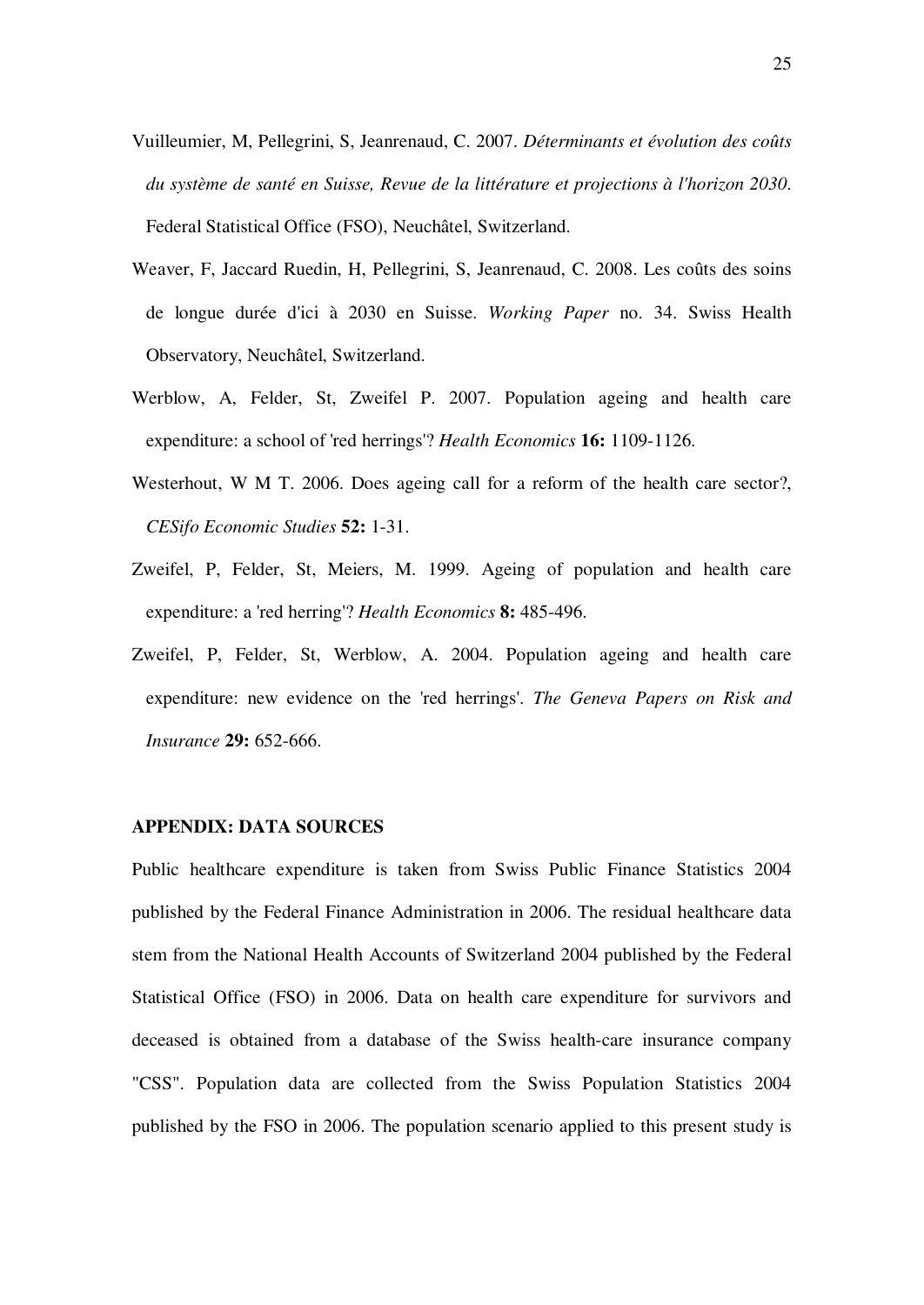the medium baseline scenario "A-00-2005" constructed by the FSO (2006). The projections of health-care expenditure are part of the 2009 -2011 medium-term financial plan of the Swiss Federation published in 2008.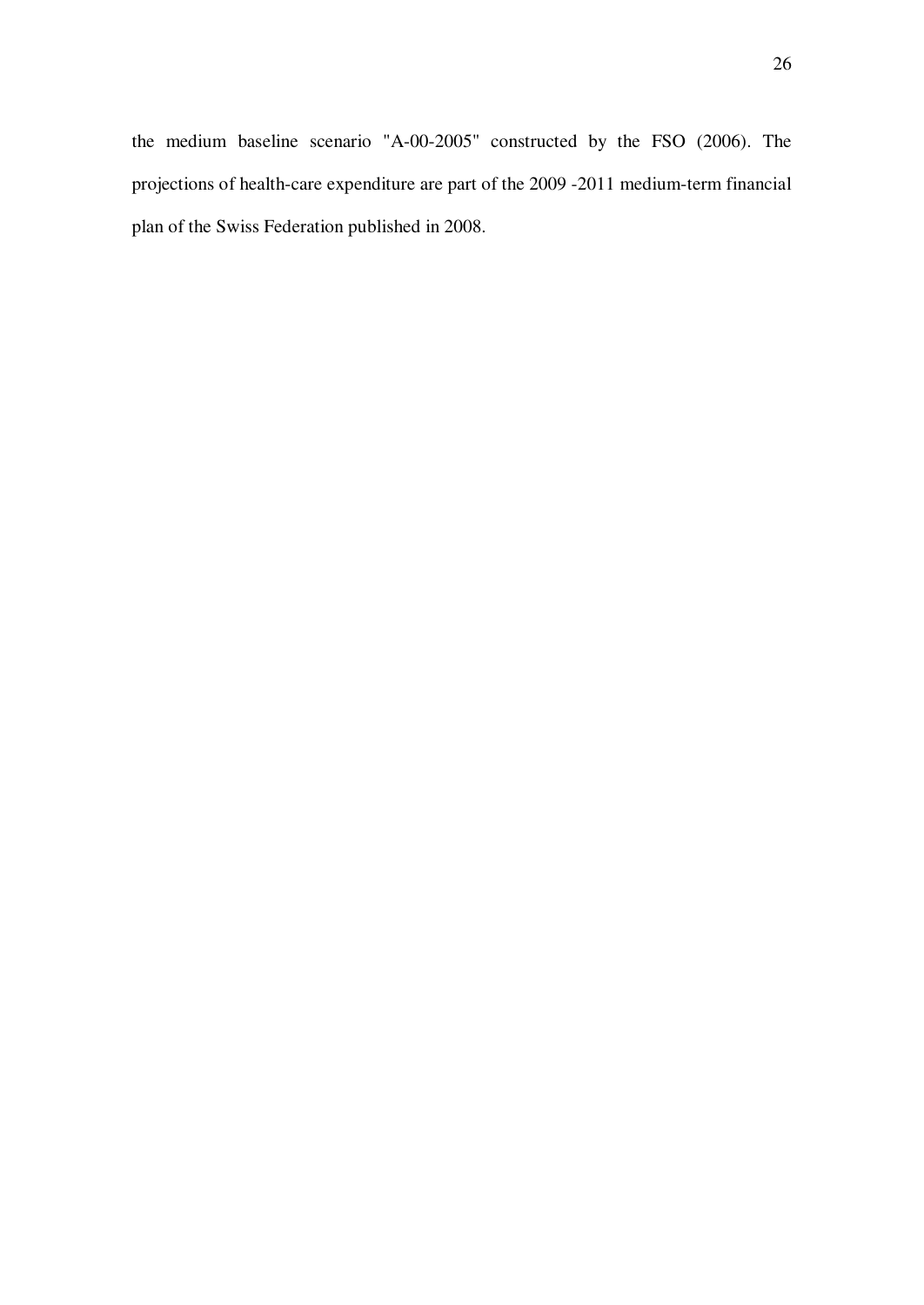

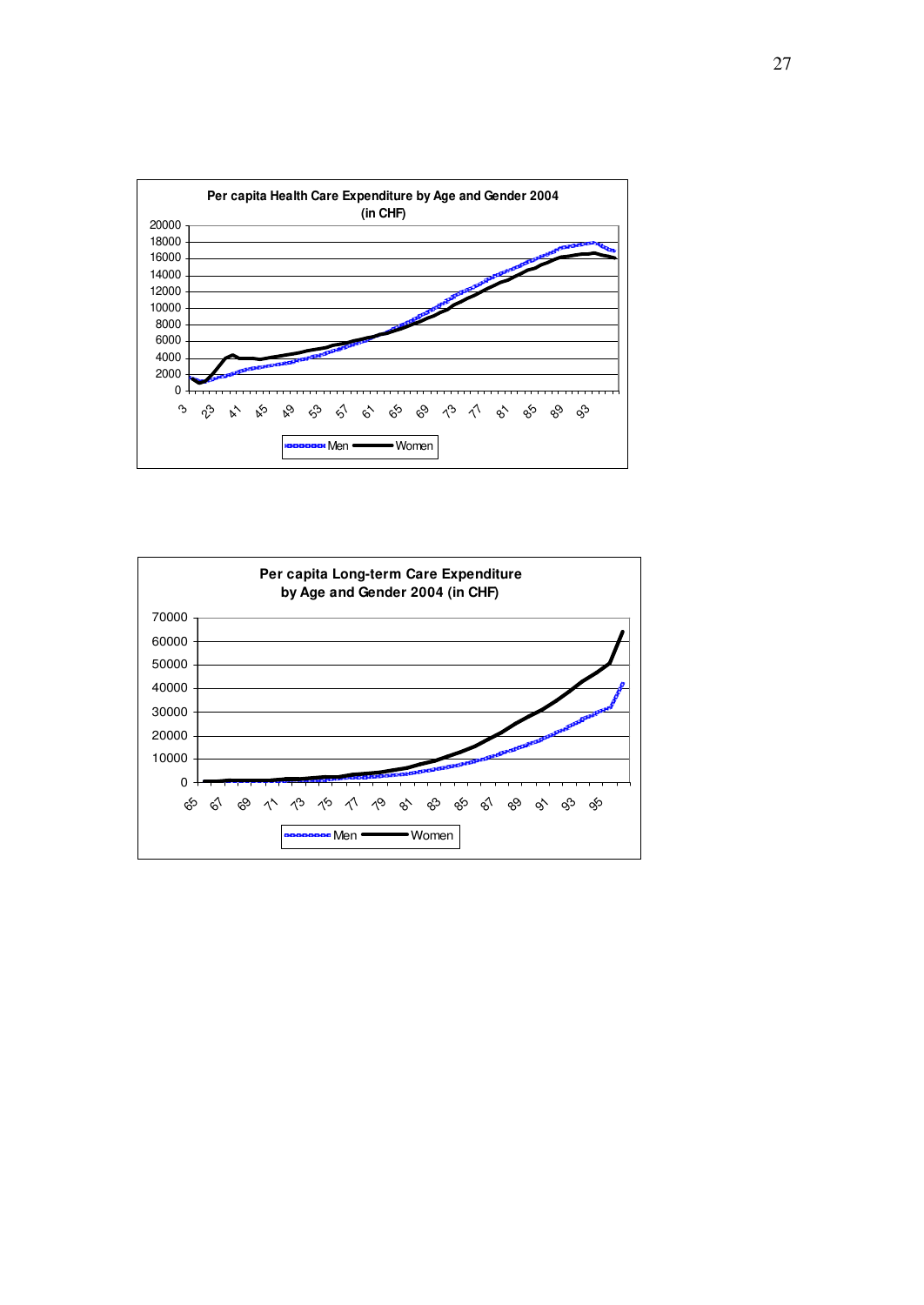

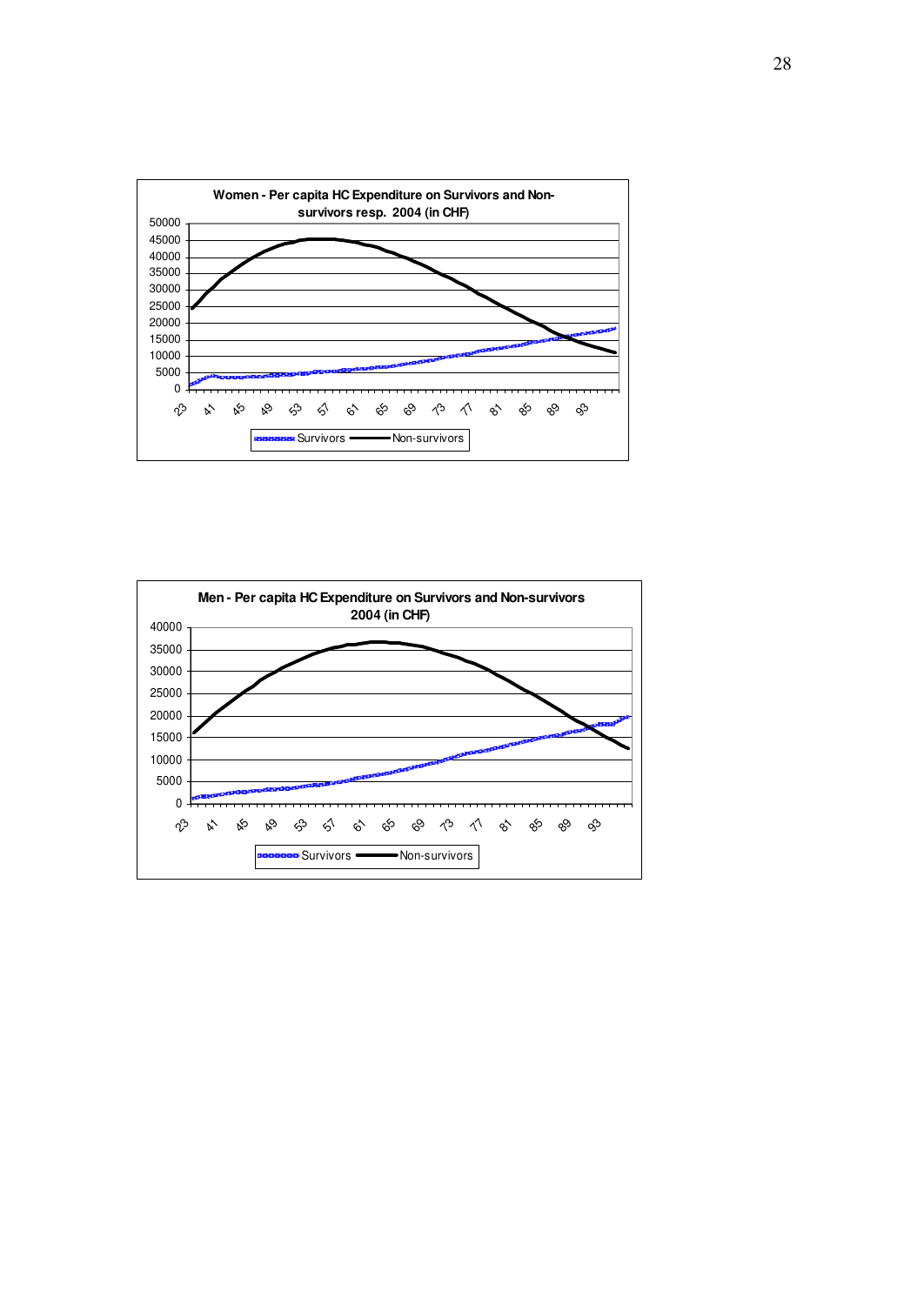|                                        | Miscellaneous | Gender | 2005 | 2050 |
|----------------------------------------|---------------|--------|------|------|
| Fertility rate                         | .4            |        |      |      |
| Annual net immigration                 | 15 000        |        |      |      |
| Life expectancy at birth (in years)    |               | women  | 83.6 | 89.5 |
|                                        |               | men    | 78.5 | 85.0 |
| Life expectancy at age 65 (in years)   |               | women  | 21.5 | 25.5 |
|                                        |               | men    | 18.0 | 22.5 |
| Mortality rate (average of age groups) |               | women  | 3.0  | 2.0  |
|                                        |               | men    | 4.1  | 2.4  |

**Table 1: Key assumptions of the medium baseline demographic scenario** 

Source: Federal Statistical Office (2006).

# **Table 2: Scenarios for HC and LTC**

| Service<br>provided | Scenario            | Morbidity<br>$(\Delta \text{ good health}/$<br>$\Delta$ life expectancy) | Income<br>elasticity $(n)$ | Baumol - effect | Survivors and<br>non-survivors |
|---------------------|---------------------|--------------------------------------------------------------------------|----------------------------|-----------------|--------------------------------|
| HС                  | <b>Baseline</b>     | 0.5                                                                      | 1.1                        | no $(\beta=1)$  | no                             |
| HC                  | Death-related Costs | 0.5                                                                      | 1.1                        | no $(\beta=1)$  | yes                            |
| HC                  | Pure Ageing         | 0.0                                                                      | 1.1                        | no $(\beta=1)$  | no                             |
| HC                  | Healthy Ageing      | 1.0                                                                      | 1.1                        | no $(\beta=1)$  | no                             |
| <b>LTC</b>          | <b>Baseline</b>     | 0.5                                                                      | 0.0                        | yes $(\beta=0)$ | no                             |
| <b>LTC</b>          | Pure Ageing         | 0.0                                                                      | 0.0                        | yes $(\beta=0)$ | no                             |
| <b>LTC</b>          | Healthy Ageing      | 1.0                                                                      | 0.0                        | yes $(\beta=0)$ | no                             |

Note:  $Δ :=$  difference.

# **Table 3: Impact of age-related factors on per-capita HC expenditure**

| Scenario               | 2004 - 2050  |                                         | 2004 - 2040                |                                         | 2004 - 2030  |                                         | 2004 - 2020  |                                         |
|------------------------|--------------|-----------------------------------------|----------------------------|-----------------------------------------|--------------|-----------------------------------------|--------------|-----------------------------------------|
|                        | $2004 = 100$ | Deviation<br>from<br>baseline<br>(as %) | $2004 = 100$<br>per capita | Deviation<br>from<br>baseline<br>(as %) | $2004 = 100$ | Deviation<br>from<br>baseline<br>(as %) | $2004 = 100$ | Deviation<br>from<br>baseline<br>(as %) |
| <b>Baseline</b>        | 130          | $\blacksquare$                          | 128                        | $\overline{\phantom{a}}$                | 122          | $\overline{\phantom{0}}$                | 114          | ۰                                       |
| Death-related<br>Costs | 129          | $-3$                                    | 127                        | $-4$                                    | 121          | $-4$                                    | 113          | $-4$                                    |
| Pure Ageing            | 136          | $+21$                                   | 133                        | $+18$                                   | 126          | $+19$                                   | 116          | $+17$                                   |
| <b>Healthy Ageing</b>  | 124          | -19                                     | 122                        | -19                                     | 118          | -18                                     | 112          | -17                                     |